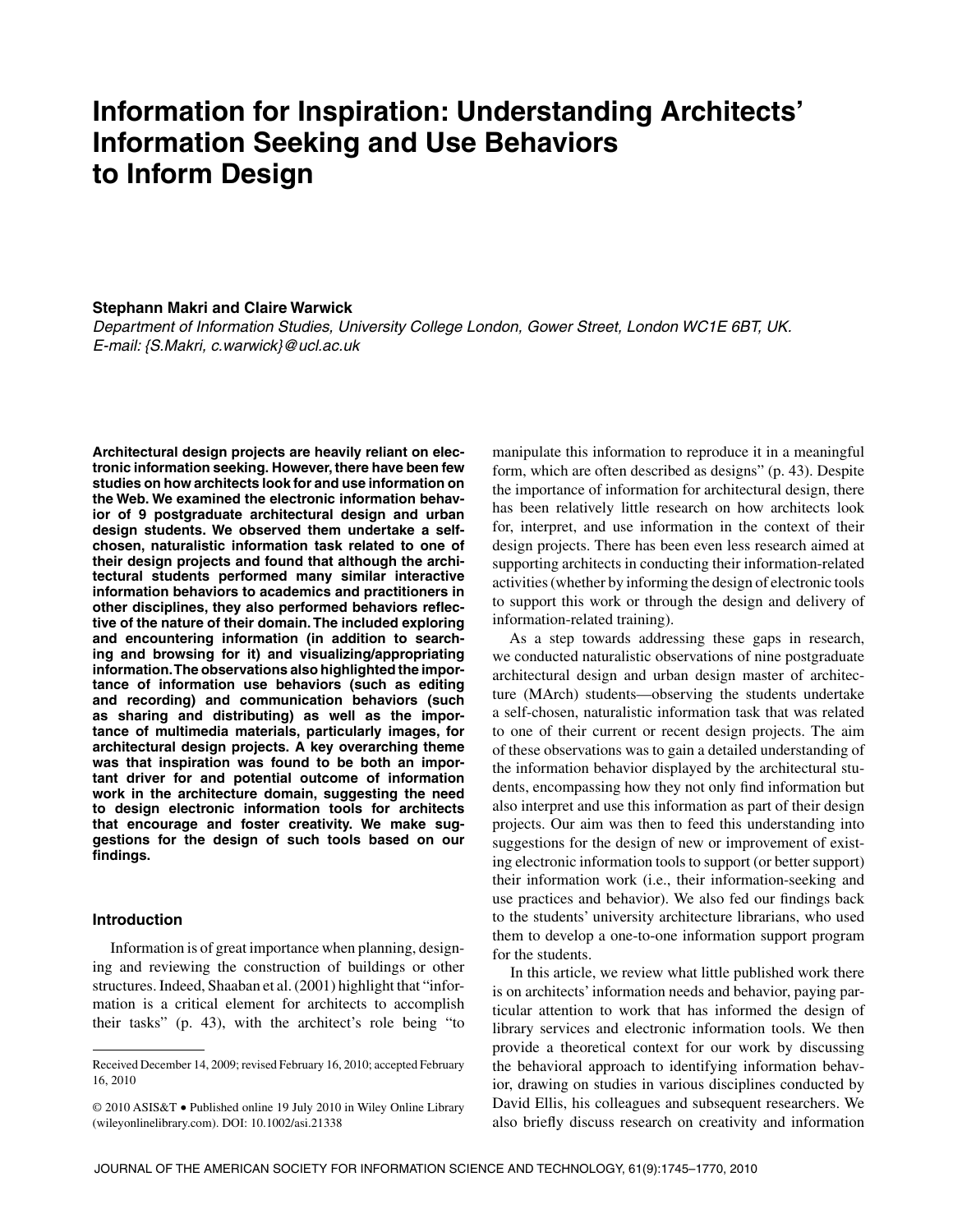behavior (as architectural design projects are inherently creative in nature). Next, we detail our methodology and present our theoretical and practical findings, discussing these findings in light of the literature. Finally, we conclude by making suggestions for the design and improvement of electronic information tools for architects based on these findings.

# **Background: Architects' Information Needs and Behavior**

Despite the importance of information for architects, particularly when undertaking design projects, there are surprisingly few published studies of their information needs and behavior. The work that does exist tends to focus on gaining a detailed understanding of practicing and academic architects' information activities. Although this provides a valuable insight into architects' information work in the context of real architectural design situations, it is less valuable for making suggestions for the design and/or improvement of electronic information tools (or indeed library services) to support this work. Implications for design are considered in information-related studies in other design disciplines (for example, see Choguill's 1992 study of constructing and housing professionals'information needs, Court's 1997 study on the relation between information, knowledge, and memory for engineering designers, and Mougenot et al's 2008 study on car designers'information use). However, very little previous work uses an understanding of *architects*' information work to inform the design of electronic information tools aimed at supporting this work or to inform the development of library services. As space restrictions prevent a detailed review of information-related studies in several design disciplines, we focus our review on the few studies that have examined architects' information needs and behavior or have led to the design of electronic information tools or library services for architects (albeit without explicit empirical feed-in). Although many of these studies were carried out recently, others were conducted in the 1970s and 1980s when information seeking was almost entirely paperbased.Although this makes comparing findings across studies difficult, value can still be gained from the insights these studies provide on the *nature* of architectural information work, which we do not believe has changed much over time.

Goodey and Matthew (1971) surveyed and interviewed architects' offices across the United Kingdom to find out, among other things, how information was handled and fit into broader work practices within the offices. Only 57% of the offices regarded research literature as a main source of information. Although this study was conducted several decades ago, several participants in our study suggested that when undertaking design projects, architects rely less on research sources such as journals and more on practical ones, such as design-focused books or Web sites. Regarding information flow and context, Goodey and Matthew found that when information arrived by post, it was generally passed to the most senior member of the firm, who would decide what to retain and inform staff of its arrival. They found that often literature was not catalogued until it had been passed round the office for inspection, leading to "a pile-up of badly needed technical literature on designs and in private collections" (p. 13). These private collections, although not always encouraged, were found to be extensively used across offices. The authors comment that "it looks as though each architect has a favourite set of references which are used over and over again" (p. 18). Mackinder (1983) suggests that these private collections make it quick for architects to refind information. She suggests that aside from independently published sources, architects often collect trade publications. According to Mackider's practical experience as an architect, these are favoured because they are comprehensive and well-illustrated. She suggests that the ideal information for architects is "brief and visual," asserting that architects "show a remarkable lack of enthusiasm for the written word" (p. 103).

Snow (1975) reports findings from a telephone enquiry service (and follow-up interviews and questionnaires) aimed at discovering architects' "wants and needs for information.' She found that most information required was for immediate problems, where quick solutions were required and usually consisted of product or technical information. However, she found that information was also required to solve complex design problems, where the complex technical information provided can be considered "a method of keeping up to date and learning about new techniques" (p. 116). She concluded that "information retrieval should be viewed as an essential part of the decision-making process, i.e., the design/build process in architecture" (p. 121) and suggested the need to integrate information work into the student curriculum. Although the architectural students in our study were introduced to paper-based and electronic library services during their course and routinely looked for information as part of their studies, information seeking had not been made an integral part of their curriculum.

Powell and Nichols (1982) interviewed architects and engineers to understand their information needs and how they access, interpret, and use this information in the context of their everyday design work. They found that very few research documents "present new information or ideas in a form that is readily exploitable by the designer" (p. 309) and, therefore, the architects only sought information when a design problem was deemed to be both new and significant. Otherwise, they dealt with the design problem based on past experience. Like Goodey and Matthew, the authors found extensive use of personal information collections, with 95% of interviewees keeping "a limited selection of product data, secure, at hand by their drawing boards" (p. 310).

A rare example of observing architects' work practices, including some information practices, to inform design is demonstrated by Elliott (2002). Elliott enrolled in a post-professional design studio course and conducted an ethnography as a participant-observer. She supplemented this work with interviews and firm visits. Elliott's firm visits highlighted the importance of sketching, collage making, and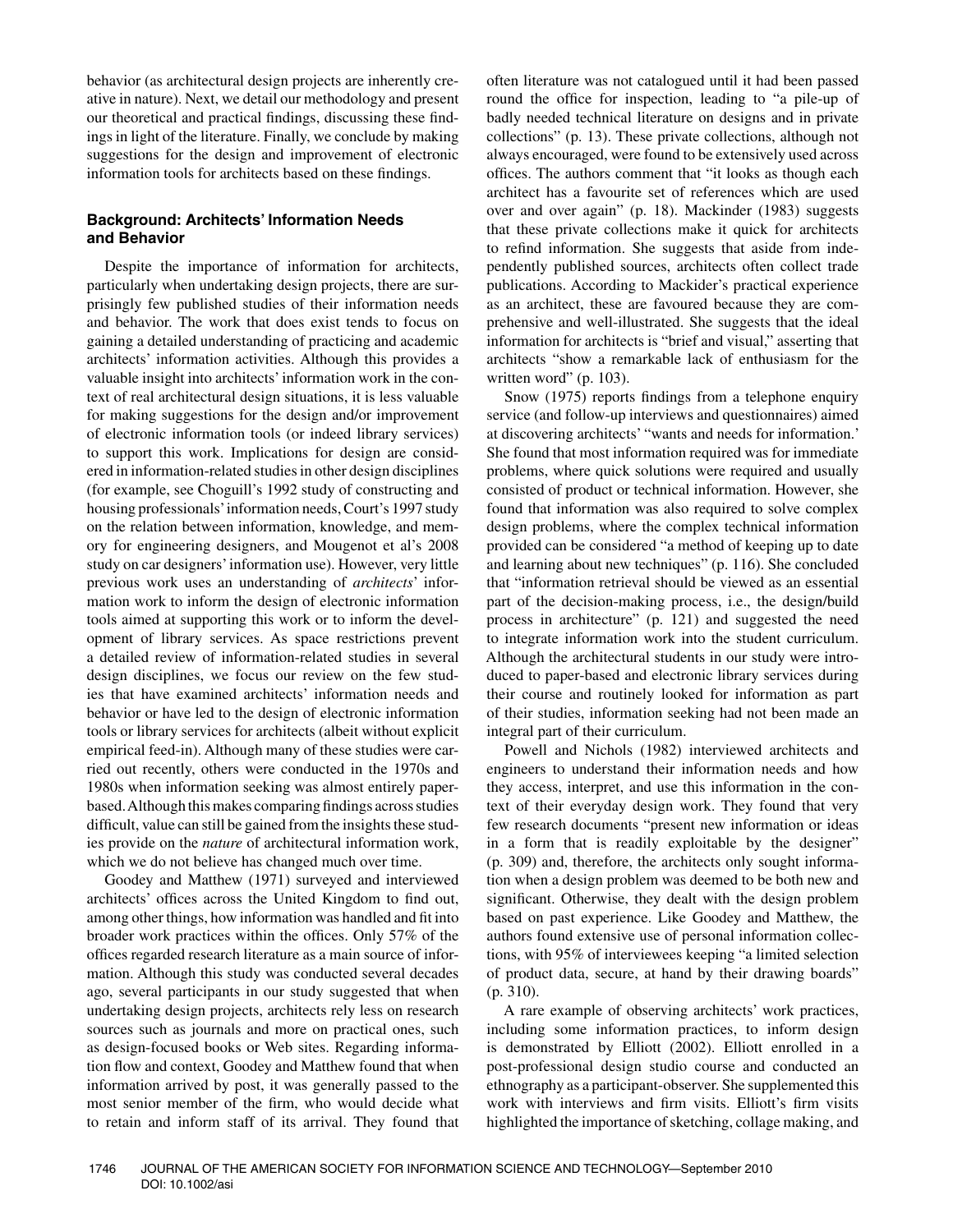image browsing among the architects. She found that architects made collages in the early stages of design to understand the relationship between parts of a form and the materials they have chosen to work with and to learn about how structures can be put together. Additionally, she found that sketching and image browsing were tightly coupled activities for architects and suggests that "one [electronic] environment should allow architects to do both" (p. 194). Elliott also found that looking at images (e.g., site plans, aerial photographs, existing or historical buildings/maps) was "a key part of starting a design project" (p. 174) and that sharing images with colleagues was important, particularly in the early phases of design. However, she found that none of the four architects interviewed used the Web to acquire these images. Some of the reasons given were that it was too time-consuming, too difficult to know where to look, and too difficult to find things even when the architects know they are there.

Elliott sought to address these shortcomings inWeb image search support by making design suggestions to support common image-related information tasks (which she drafted "based on previous research from other domains," p. 179). The first of these tasks was monitoring (keeping aware of current developments in the field), "such as advances in the use of titanium as an external finish, or new buildings by a prominent architect" (p. 178) by looking at images. The second task was retrieving known images. The third was gathering background information about a project "by looking at examples of other buildings of the same type and other buildings from the same area" (p. 178). The final task involved getting inspired by using images "to provoke an outburst of creativity, possibly to generate a new plan or to solve a stubborn problem" (p. 178). Elliott found that this inspiration often came from nonarchitectural sources and from personal collections of favourite images. Elliott then used these tasks as the theoretical basis for designing the Flamenco Image Browser, described in Elliott (2001). This image search tool "dynamically generates query previews to give the user hints about where to go next" (p. 70) and allows users to specify some images of interest and search for "more like this." The tool sorts image results into four different groups based on aspects of the image metadata (e.g., architect, geographical location, type of building, materials used to build) and users can browse further images from these groups.

Elliott (2002) suggests that "architects' information retrieval needs aren't substantially different from general information retrieval needs" (p. 178) and that "emerging information retrieval research can be directly applied to architectural tasks." We only support this view to a limited extent, as while architects might perform some similar information behavior as other types of professionals, the research literature (and our findings discussed later in this article) highlight many unique aspects of architects'information behavior that have not been found, or have been found to be less important, in other disciplines.

Bennett (2006), an academic art and architecture librarian, asserts that studio art and architecture students are two particularly difficult groups to attract to the library. She argues that these students do not perceive library research as relevant to their design projects or coursework, "and as a result do not recognise their own valid and extremely challenging research needs" (p. 38). Bennett suggests that these students are particularly interested in "items fostering original observation through accidental discovery" (p. 38). In her article, Bennett describes several methods she tried to "lure" these students into the library. One of which was a focus group, where students explained that they regarded their research as more "spontaneous" than traditional research and suggested that the library was particularly valuable for its image collections. When asked how they prepared for a project about which they knew very little, one student's response was "I try Google or ask my professor or friends" (p. 39). Bennett concludes that information seeking among these students might be encouraged by relating "traditional library services" to the students' design projects.

Finally, George et al. (2006) conducted semistructured interviews with graduate students from all disciplines at Carnegie Mellon University to find out about aspects of their information-seeking behavior. They found that, apart from humanities students, art and architecture students reported the least use of the Internet in general, of online journals and of Google, to search for both Web sites and academic articles. These findings are supported by a survey by Rhodes (1998), who found that studio designers (including architects as well as interior and product designers) did not use the Internet regularly because it either failed to provide the "right kind of information" or provided "just too much information." Instead, the studio designers expressed a preference towards magazines and journals and having conversations with colleagues.

The reviewed studies provide an interesting insight into the nature of architects' information activities and begin to demonstrate the potential of using an understanding of this work to make information work easier for architects whether by feeding into the development of library services as with Bennett (2006) or the development of electronic information tools as with Elliott (2002). Indeed, this is also our motivation for the study of architects' information behavior and related design suggestions described in this article. We now discuss the theoretical context for this study by examining previous work aimed at understanding information behavior to inform design.

# **Background: The Behavioral Approach to Informing Design**

Between 1989 and 1997, David Ellis and his colleagues conducted a series of interviews with academic and practicing researchers from a variety of scientific disciplines that resulted in the derivation of the highly cited "behavioral model of information seeking" (Ellis, 1989). Ellis's behavioral model has been subsequently refined by various researchers (Meho & Tibbo, 2003; Makri, 2009), validated in other nonscientific domains (Makri 2009), validated in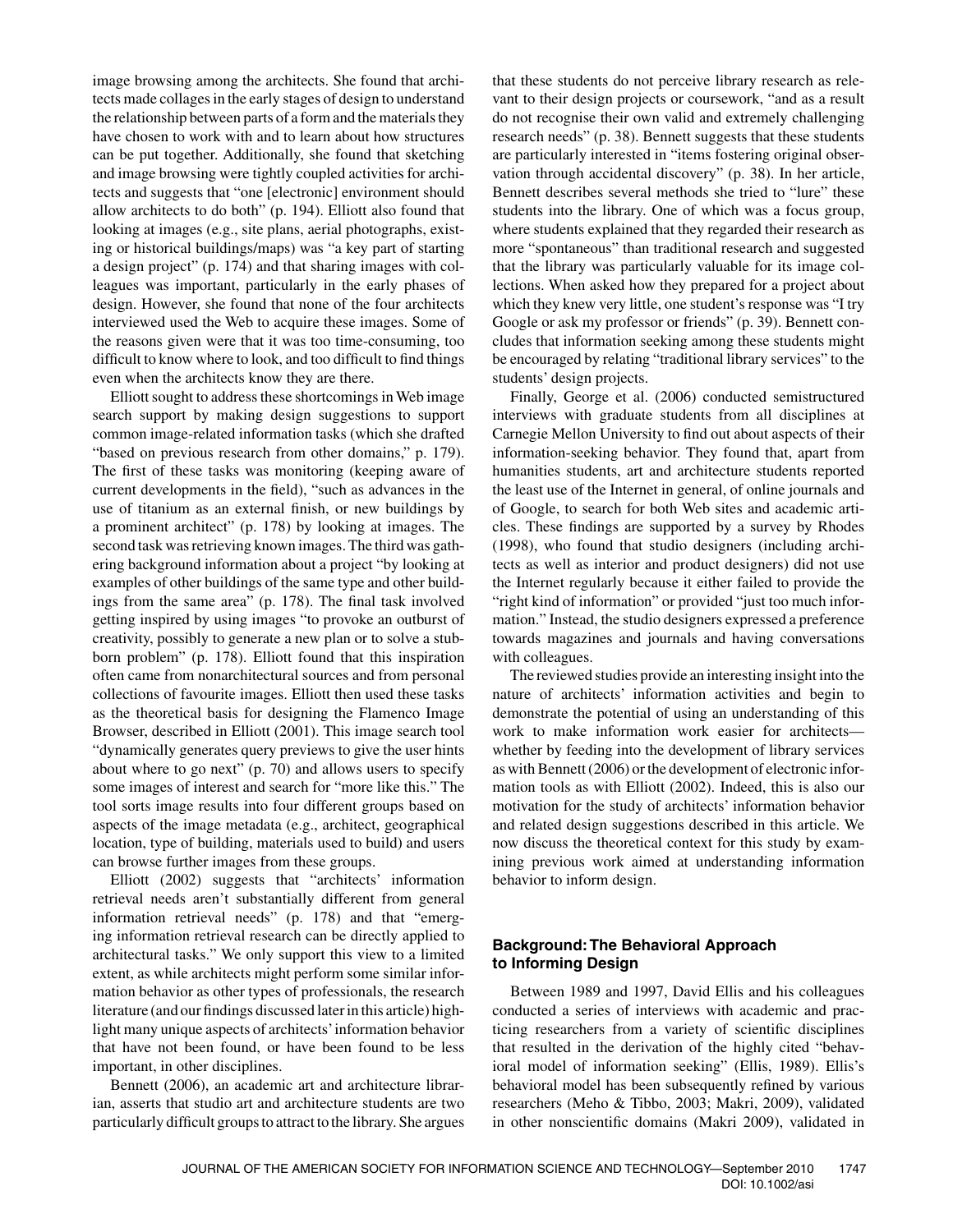commercial (as opposed to academic) environments (Ellis, 1993; Makri, 2009), and validated through naturalistic observations in addition to interviews (Makri, 2009). This model was developed with the purpose of informing the design of electronic information resources and has been used to make design suggestions for how electronic resources can support or better support behaviors (see Ellis, 1989; Makri et al., 2008) and as the basis of two user-centred methods for evaluating the functionality and usability of electronic information resources (see Makri et al. 2008).

Allen (1996) highlights that "it is important for library and information science to establish a link between research and design" (p. 45) and suggests the importance of a usercentred approach for the design of information retrieval systems. We argue that the behavioral approach, and Ellis's model in particular, provides a useful bridge between information science theory and user-centred design. In Makri et al. (2008), we suggested that the behavioral model was particularly useful for informing the design of electronic information tools primarily because of the level of abstraction at which behavior is modelled. We argued that the model minimizes the creative leap required when designing to support observed behavior, allowing systems developers to ask the question "how can we design to support or improve support for this behavior?" and to make design suggestions without having to drill down much further to ascertain what a particular behavior entails at the interface level. This argument was supported (albeit anecdotally) through the successful use of the model by a group of electronic resources developers to structure functionality evaluations of their own prototype and a competitor's electronic resource (see Makri, 2009).

# *Ellis's Behavioral Model and Subsequent Refinements*

Ellis's model comprises a number of information-seeking behaviors, identified from semistructured interviews with social scientists (Ellis, 1989), physical scientists (Ellis et al., 1993), engineers and research scientists (Ellis & Haugan, 1997), and English literature academics (Ellis, 1993). These behaviors are nonsequential and potentially overlapping (i.e., it is possible to display more than one behavior at any given time and, more specifically, to facilitate one behavior through performing another).

Since 1997, a number of further studies have refined Ellis's model, usually (although not exclusively) by identifying different or additional behaviors. In particular, Meho and Tibbo (2003) revisited Ellis's study of social scientists and found that although, for the most part, their information behavior had not changed much since Ellis's original study, the social scientists also performed some information use and communication-related behaviors (alongside the information-*seeking* behaviors identified by Ellis and his colleagues). Similarly in a study of academic and practicing lawyers, Makri (2009) identified a number of information use behaviors, as well as some behaviors that were specific to the nature of the legal domain. Finally, as part of a synthesis of the information behavior literature across several disciplines, Palmer et al. (2009) discuss these behaviors alongside other behaviors identified in the literature. Although many of the studies described by Palmer et al. did not employ a behavioral approach to identifying information behavior, they are discussed under behavior-style headings and can be constituted as behaviors in their own right.

The behaviors identified/discussed by the abovementioned researchers, albeit with some minor differences in terminology used, include:

- *Starting/surveying*. Starting involves "activities characteristic of the initial search for information" (Ellis et al., 1993, p. 359), while surveying elaborates on this definition and is defined as "characteristic of the initial search for information to obtain an overview of the literature within a new subject field, or to locate key people operating in this field" (Ellis & Haugan 1997, p. 395).
- *Chaining*. "Following chains of citations or other forms of referential connections between material" (Ellis, 1989, p. 179). Ellis (1989) highlights that there are two types of chaining: forwards chaining (which involves identifying and accessing documents which have subsequently cited the current document) and backwards chaining (which involves following references to documents that have been cited in the current document).
- *Browsing*. "Semi-directed searching in an area of potential interest" (Ellis, 1989, p. 179).
- *Differentiating/distinguishing*. "An activity which uses differences between sources as a filter on the nature and quality of the material examined" (Ellis et al., 1993, p. 179). Ellis (1989) explains that "differentiating is effected by the researcher identifying different sets of sources in terms of the differing probability of their containing useful material" (p. 190).
- *Filtering*. The "use of certain criteria or mechanisms when searching for information to make the information as relevant and as precise as possible" (Ellis & Haugan 1997, p. 399). Filtering is commonly undertaken when narrowing down search results (for example, by telling an Internet search engine to only display pages in English or from a particular country).
- *Monitoring*. "Maintaining awareness of developments and technologies in a field through regularly following particular sources" (Ellis & Haugan, 1997, p. 396).
- *Extracting*. "Systematically working though a particular source to identify material of interest" (Ellis et al., 1993, p. 364). Most commonly, extracting involves reading all or selected parts of a document (e.g., title, headings) to identify useful information.
- *Verifying*. "Checking the information and sources found for accuracy and errors" (Ellis et al., 1993, p. 364). Ellis and Haugan (1997) suggest that verifying behavior was not identified in Ellis's earlier study of social scientists, as it seemed only to be an important behavior in its own right for physical/ research scientists and engineers. Meho and Tibbo (2003) did, however, identify verifying behavior among the social scientists they interviewed.
- *Ending*. "The assembly and dissemination of information or the drawing together of material for publication" (Ellis et al., 1993, p. 365).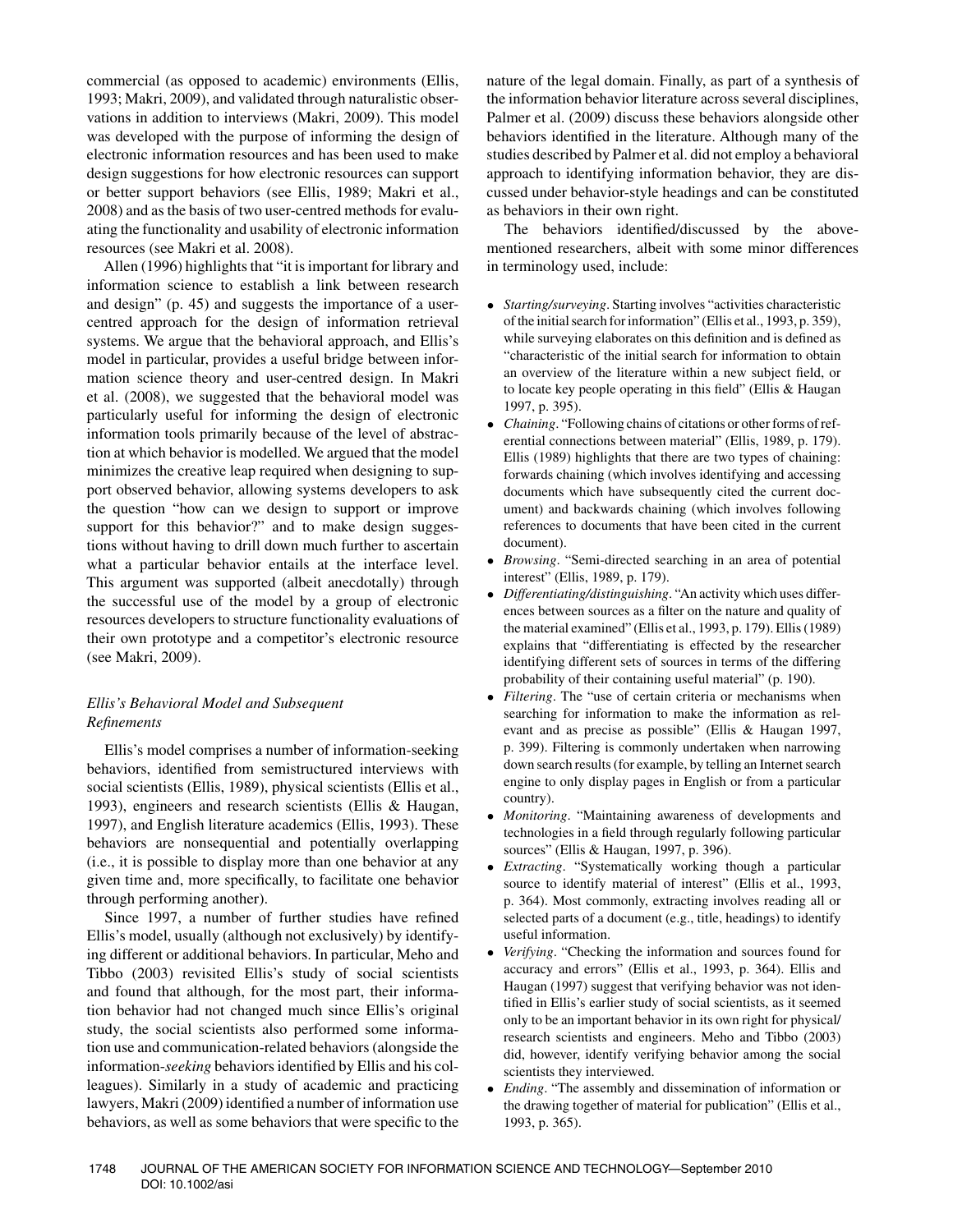A number of additional behaviors were later identified by Meho and Tibbo (2003); these were as follows:

- *Accessing*. "Getting hold of the materials or sources of information identified and located" (adapted from Meho & Tibbo 2003, p. 581).
- *Networking*. "Characterized by activities associated with communicating, and maintaining a close relationship with a broad range of people" (p. 582).
- *Information managing*. "Filing, archiving, and organizing information collected or used in facilitating their research" (p. 582).
- *Analysing and synthesizing*. These behaviors were identified but not greatly elaborated on by Meho and Tibbo. Adopting definitions based on adaptations from the Oxford English Dictionary, analysing involves "examining in detail the elements or structure of the content found during information seeking" and synthesizing involves "combining these elements into a coherent whole."

Further additional behaviors were then identified by Makri (2009); these were as follows:

- *Searching*. "Formulating, submitting, editing and filtering queries" (adapted from Makri, 2009, p. 115). Searching was not discussed by Ellis and his colleagues (perhaps because of the paper-based nature of information seeking in these studies) and discussed only briefly by Meho and Tibbo (2003).
- *Selecting*. "Carefully choosing as being potentially useful" (adapted from Makri, 2009, p. 145). When looking for electronic information, selecting is usually associated with deciding whether to click on a particular link or search result. Although "distinguishing" between these links or results might involve ranking them based on perceived importance before choosing to click on one or more of them, selecting is more of a binary choice—"Should I click on this link/result or not?" Both "selecting" and "distinguishing" usually involve some "extracting" too, because it is almost always necessary to identify material of interest to justify examining a document in more detail. For example, when looking through a search results list, consider reading a snippet of text that includes the search terms used in the context of the document to decide whether or not to click on a particular result. In this example, "extracting" behavior is performed to support "selecting."
- *Collating and editing*. Collating involves "drawing together for later use" and editing involves "preparing and arranging for later use by making revisions or adaptations" (adapted from Makri 2009, p. 183, 185). Although Meho & Tibbo mention "synthesizing" behavior in the context of writing a final product (Meho & Tibbo, 2003, p. 585), "collating" can be regarded as a physical (rather than cognitive) activity to support future assimilation; when collating information, it is grouped together or packaged for later use (for example by saving several documents as a single file or batch printing them to review them together later). Therefore, collating can be regarded as an optional precursor to "analysing" the information found further and "synthesizing" it into a new written document. It can also be regarded as distinct from "information managing" and "gathering and organizing" behaviors (discussed later), as it does not involve

organizing the information beyond the rudimentary batching of documents of interest.

- *Recording*. "Making a record" (adapted from Makri, 2009, p. 166). This might be a record of information resources or sources used, documents or content found, query terms used, or results returned in a search, etc. "Collating" often works hand-in-hand with "recording" behavior, because a saved or printed record is usually kept of collated documents.
- *Distributing*. "Handing or sharing out to others" (adapted from Makri, 2009, p. 185). Although Ellis"s definition of "ending" encompasses "dissemination," typical ending activities described by Ellis and his colleagues involved conceptual gap filling by searching for final pieces of information (rather than the physical act of disseminating that information).
- *Updating and history tracking*. These behaviors, which are particularly pertinent to information seeking in the legal domain, involve "ensuring a current understanding of amendments or changes to a particular document" and ensuring a historical (as opposed to a current) understanding of changes, respectively (Makri, 2009, pp. 172, 178). The emphasis of these behaviors is on understanding the importance of a particular legal document such as a case or piece of legislation rather than understanding a new topical area (as with Ellis's "starting/surveying" behaviors). Certain "monitoring" activities (such as setting up e-mail alerts related to a particular legal document) can, however, support updating and history tracking (e.g., new developments in a particular legal area highlighted in an e-mail alert might trigger lawyers to challenge their existing understanding of related cases or pieces of legislation). Although Ellis and Haugan's "verifying" involves checking a document for accuracy and errors, updating and history tracking involve ensuring an accurate understanding of the current or historical importance of a document, rather than looking for errors or omissions in the textual content itself.

Finally, Palmer et al. (2009) discuss other behaviors identified from the information behavior literature:

- *Probing*. "An exploratory strategy used by interdisciplinary researchers to find relevant information that falls outside their discipline or area of expertise" (p. 14). This is similar to Ellis's "starting/surveying" behaviors, as it often involves gaining an overview of a topical area. However, while starting and surveying are performed when looking for information on any new topical area (even within the current discipline of study), probing involves looking for information in an unfamiliar discipline.
- *Gathering and organizing*. Setting up and maintaining a personal collection of information. Organizing involves "devizing organizational systems and tools for storing and managing the content" (p. 18). These behaviors are related to Meho and Tibbo's "information managing" behavior, which may involve storing and organizing information found (but does not necessarily involve maintaining a personal collection). These behaviors are also related to Makri's "recording" behavior, because maintaining a personal collection of information can be regarded as a specific example of keeping a record of information.
- *Coordinating and consulting*. Coordinating group work and "contacting colleagues and other experts for assistance"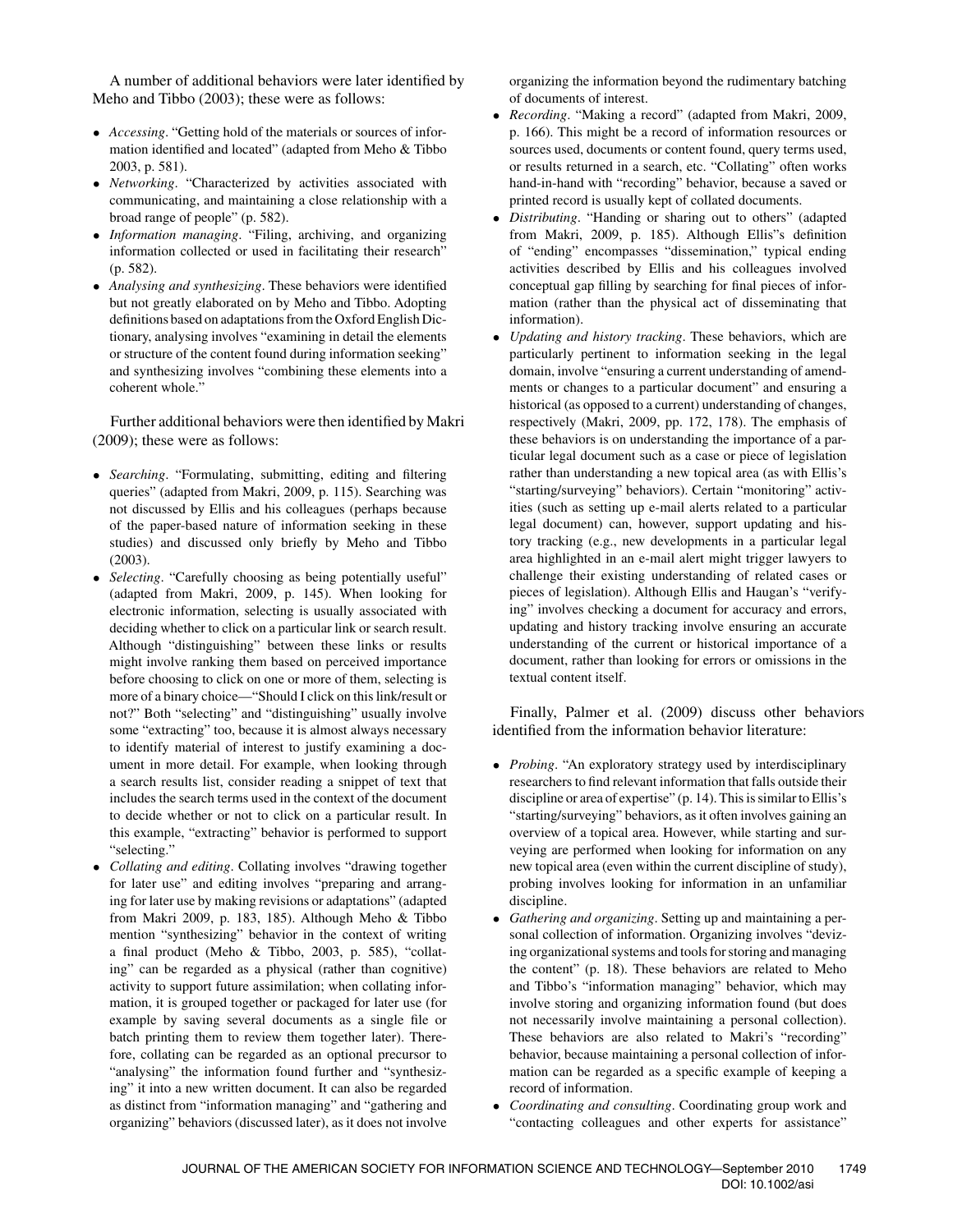(p. 28), respectively. These two behaviors, along with "networking" (which is discussed by both Meho and Tibbo, 2003 and Palmer et al., 2009) are strongly interlinked. For example, consulting can be regarded as a means of utilizing relationships that have been established through networking and networking can lead to collaboration, which may involve coordinating group work.

- *Notetaking*. "The "scribbling" and "jotting" of ideas and other informal writing" (p. 30). Palmer et al. highlight that "discussions of writing practices have often focused on scholarly publishing, with little attention to how writing contributes throughout the scholarly production process" (p. 30). Although comments and annotations may be made when "editing" textual content (see Makri, 2009), Palmer et al.'s "notetaking" can occur at various times during information seeking and use.
- *Translating*. "Navigating the literature and research practices of another field by developing familiarity with new terminology, concepts, theories, and methods" (p. 31). Although this behavior is similar to "starting" and "probing," the emphasis is on understanding the research conventions of an unfamiliar discipline rather than gaining an overview of a particular topical area.

Palmer et al. (2009) also discuss a number of reading behaviors, such as *scanning* (which can be regarded as a type of "extracting" aimed at quickly identifying material of interest in a document),*rereading* (which can potentially aid more useful "extracting"), and *assessing* (which involves "assessing for relevance and utility," p. 20, and can, therefore, be regarded as a combination of "selecting," "distinguishing," and "extracting" behaviors). A number of writing behaviors are also discussed by Palmer et al., such as *assembling*— "composing thoughts through writing" (p. 22), which is similar to Meho and Tibbo's "synthesizing,"—and *coauthoring*, which is a form of collaboration that can come about through "networking."

For each of the above-mentioned information behaviors, it is possible for systems designers to consider ways of supporting or better supporting the behavior. For example, consider integrating the facility for electronic notetaking within an electronic information resource or improving support for forwards chaining in an electronic information resource by automatically listing documents that have cited the current document at the time the document or citations are viewed (rather than by asking the user to click on a "subsequently cited" or similarly named tab).

Many of the above-mentioned information behaviors are performed not only when undertaking unique, complex information tasks but also during routine, simple tasks. It, therefore, follows that these, alternative or additional behaviors are likely to be performed when undertaking informationseeking and use activities related to architectural design projects, which often require the architect to be "creative." Indeed, it can be argued that creativity is an inherent aspect of the nature of architectural work. Hence, we conclude our literature review by discussing Schneiderman's (2001) creative framework that can be used to describe information work.

#### **Background: Creativity and Information Behavior**

Architectural design projects often require creativity for design outcomes and information-seeking and use activities. According to Durling (1997), "designers are noted for ideation or divergent thinking" and "[their] creativity is also linked strongly to intuition" (p. 8). Durling explains that "whereas science students proceed step-by-step to analyse a problem and seek to understand underlying principles, designers tend to 'play' with a problem until a solution is found" (p. 8). Architects "play" with design problems throughout the design process and, most pertinent to this article, at all stages of information seeking, interpretation, and use. They often seek a creative, as opposed to routine, solution to fit their design brief—perhaps one of the reasons why architecture is considered to be not only a practice but also an art.

Given that creativity is an important part of architects' information work, we now examine the creativity framework by Schneiderman (2001) that can be used to describe information activities. Schneiderman's "Genex" framework describes four creative activities and potential associated information tasks. He points out that the activities are nonlinear but related, suggesting that "creative work may require you to return to earlier phases and much iteration" (p. 214). The four activities are as follows:

- *Collect*. Learning from previous works storied in libraries, on the Web and in other places. Potential information tasks include searching and browsing electronic resources, visualizing data and processes to understand, and discovering relationships.
- *Relate*. Consulting with peers and mentors for intellectual and emotional support.
- *Create*. Exploring, composing, and evaluating potential solutions. Potential information tasks include thinking by free association to make new combinations of ideas, exploring solutions, composing artefacts and performances, and reviewing and replaying session histories to support reflection.
- *Donate*. Disseminating results and contributing to libraries, the Web, and other places to gain recognition and add to the searchable resources.

Schneiderman argues for the integration of multiple creativity support tools to support the collect-relate-createdonate process, suggesting that "the main challenge for users and designers is to ensure smooth integration across these novel tools and with existing tools such as word processors, presentation graphics, e-mail, databases, spreadsheets and Web browsers" (p. 217). This framework can be considered useful for considering not only architects' information activities as a component of the broader creative design process but also creativity as a potential driver for and outcome of both information seeking and the design process itself. We relate our findings to Schneiderman's framework later in this article.

Lee et al. (2005a, 2005b) also present a framework that describes several stages of "creative information seeking." However, we do not discuss this framework in detail, as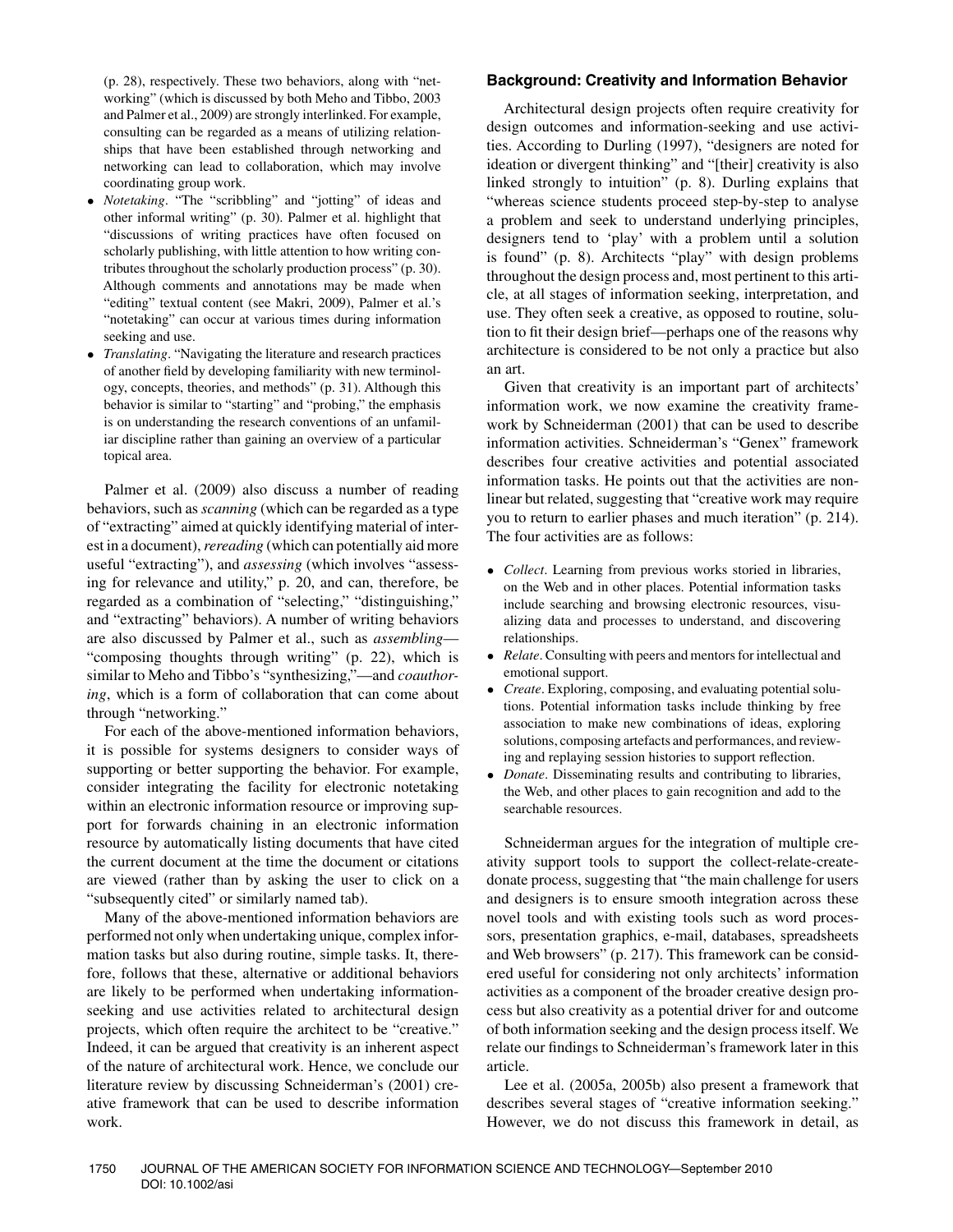while Schneiderman describes a set of "creative activities" that information seeking might be undertaken to accomplish (which could potentially result in imaginative design solutions for architects), Lee et al. describe creativity as a *property* of information seeking, suggesting the need for an imaginative approach to information tasks, particularly when these tasks are complex and nonroutine. Although this might also lead to imaginative design solutions as a byproduct, Lee et al.'s framework essentially describes a different type of creativity, *information process creativity*, while Schneiderman's framework primarily describes *the creative process* itself.

## **Methodology**

This study was conducted with the aim of understanding architects' information-seeking and use behaviors. In particular, we were motivated by a broad research question: Which electronic information-seeking and use behaviors are particularly pertinent to architects when working on design projects? By focusing on this question, we hoped to identify information behaviors that were highly related to architectural design projects rather than those commonly observed across disciplines (which are usually associated with traditional scholarly information tasks, such as writing academic papers). Our study adhered to the core principles of Glaser and Strauss's (1967) grounded theory methodology. This included adopting a cyclic approach to data gathering and analysis, which involved "listening to the data" rather than seeking to accept or reject a particular hypothesis. When following such an approach, new and more highly focused research questions often emerge as a deeper understanding of the phenomena under investigation (in this case architects' information behavior) is gained. Two additional research questions emerged from our findings: (a) what is the importance of images and video for architectural design projects? and (b) how does the creative nature of architectural design projects influence architects' information-seeking and use behaviors?We discuss our findings in relation to both of these emergent themes later in this article.

We conducted a naturalistic observation of nine postgraduate students who were studying in the faculty of the built environment at a large London university, which comprised three architectural design and six urban design masters of architecture (MArch) students, aged 20–25 years.We decided to observe postgraduate students because, unlike undergraduate students or academic staff, the students were all working on their own personal architectural design projects at the time of our study. These projects, chosen in consultation with an academic tutor from a list of various realistic design briefs, were highly design-focused and did not involve much traditional scholarly research. However, the research component of the projects did involve the use of both paper-based and electronic information resources.

For the architectural design students, all of the projects involved the detailed design of a building and were based on one of two briefs. One of the briefs involved designing a building that interacts somehow with its surrounding environment. One student chose to *"design a building which is responsive to the environment, probably by taking vibrations out of the bridges and roads and these vibrations can feed my building"* (P2). Another student (P6) tackled the same brief by researching the "boundaries of human motion" to come up with an idea for a "responsive" building. Student P1 also tackled this brief. The other architectural design brief involved selecting a site in a part of London in need of regeneration and proposing a regeneration plan. Two students, P5 and P8, chose this brief. The urban design students were also given one of two broad briefs: the first was to create an "urban fiction," a futuristic vision in the form of a short film of what London or Paris might look like in a hundred years'time. This brief was chosen by P4 and P7. The second brief was to plan for how London could ensure economic sustainability in the future. One student (P3) envisaged that population increases might lead to greater reliance on food imports and, therefore, the need for "urban agriculture." He, therefore, decided to look into ways that existing buildings could be used to grow food, to make the city more self-sufficient. Another student (P9) researched how the introduction of new types of industrial setups might lead to economic sustainability. All of the project briefs shared similar characteristics: they were broad in nature and could be approached in a number of different (and creative) ways; they required a significant amount of research to complete; they required students to look for a mix of textual, image-based and possibly videobased information; and they required this information to be assimilated and turned into a unique (and hopefully creative) design proposal.

We hypothesized that observing information tasks related to students' design projects would provide a useful insight into architects'interactive information behavior in the context of realistic architectural work. In contrast, we did not believe that observing scholarly information activities would be as successful in highlighting aspects of information seeking and use that are unique to architectural work. We recruited the participants through an e-mail sent through the departmental administrator and through word-of-mouth. The only specified prerequisite for participation was that electronic research should be an important part of their design project. We do not believe the self-selection of participants had a negative impact on our findings.

As conducting our naturalistic observations in the design studio itself would have been disruptive, we decided to conduct them in a small computer room on campus. The observations involved first asking theMArch students to think of an information task to undertake. The students were told that this should be a real task that requires the assistance of electronic resources and that this task may be based around one of their design projects. The students were also told that if they do not currently need to perform an information task, then they could step through a recently completed task but they do not need to undertake it in exactly the same way as they did previously. It was emphasized that their main aim should be to perform their chosen information task in as natural a manner as possible.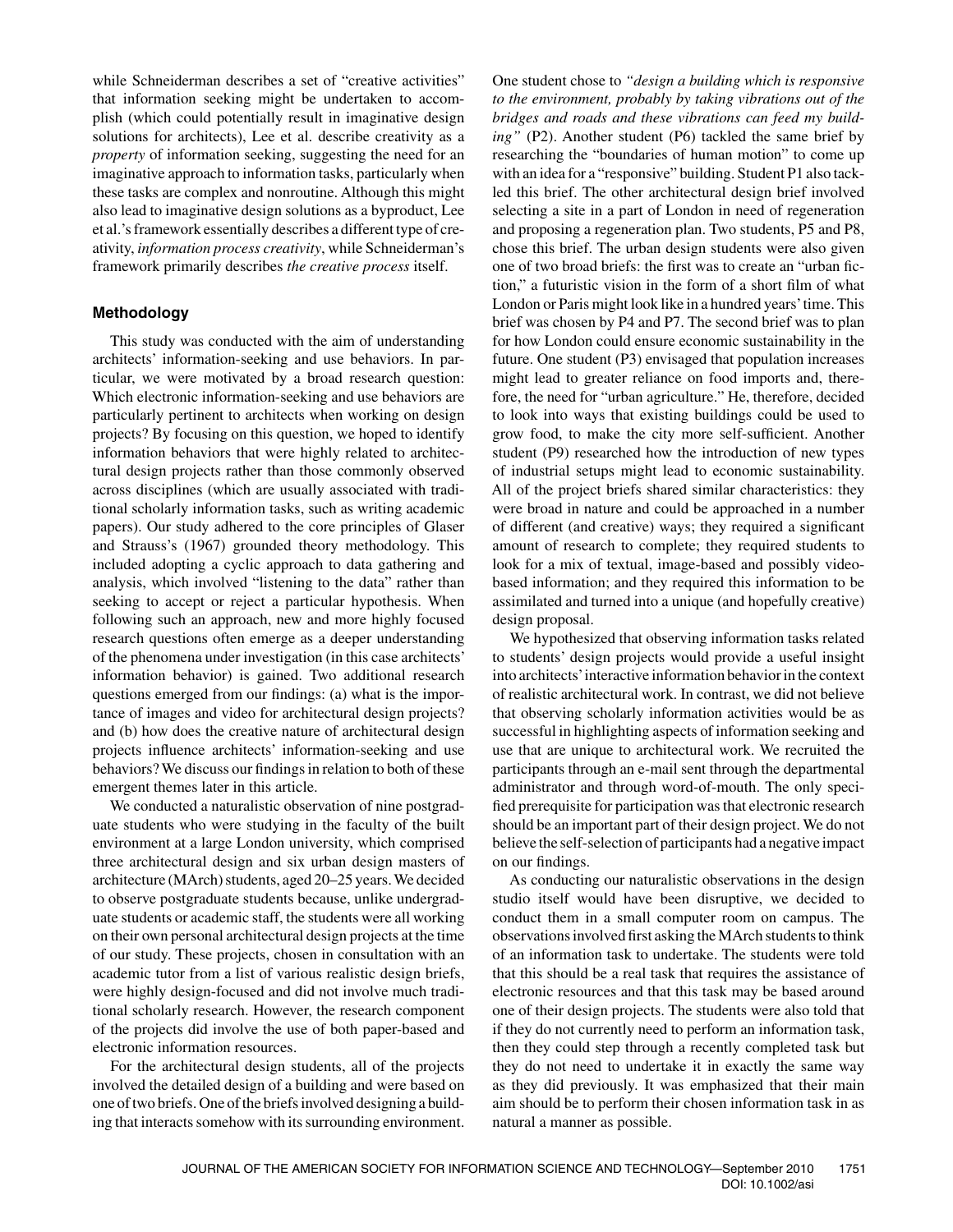The MArch students were asked to think aloud when undertaking their chosen information task (i.e., to verbalize their interface actions, thoughts, and feelings) and were shown an example of how to do this. During the observation, the students were asked probing, opportunistic questions about what they were doing and why and how the interactive information behavior they were demonstrating fit in with their design project. These questions served several purposes. One purpose was to encourage participants to verbalize aspects of their interactions that might not otherwise have been verbalized (e.g., their reasons for clicking on a particular search engine result); an example question in this category was "Why did you do x?" Another was to elicit further or more concrete details (for when participants stopped demonstrating concrete behavior and started talking about their information behavior in the abstract). Example questions in this category were "What did you just do?" and "How exactly did you do x?" Another purpose was to elicit reasons for behavior demonstrated, to test our assumptions, and check our understanding. Example questions included "Why did you do x?" and "Did you do x for y purpose?" A final purpose was to probe the boundaries of the interactive behaviors identified, to find out how these behaviors contribute to the broader design project, and to highlight information behavior that is important for architectural design projects, but not currently supported by existing electronic information resources (i.e., behavior that it might be important for electronic resources to support in future). Example questions in this category included "Do you ever do anything similar to this, such as x?" and "What did you do/are you likely to do next, now that you have done x?" We had previously found this methodology to be useful when observing the interactive information behavior of human-computer interaction and library and information science students (see Makri et al., 2007) and both academic and practicing lawyers (see Makri et al., 2008 and Makri, 2009).

Informed consent was obtained and the think-aloud data was anonymized at the time of transcription (which involved removing mentions of individual and institution names). The think-aloud data was analyzed, using a thematic coding approach, following many core principles of Glaser and Strauss's (1967) grounded theory methodology such as constant comparison and theoretical sampling and saturation. However, we stopped short of generating a full theory, as we were interested in observing a range of interactive behavior rather than in generating a theory by identifying a "core" behavior. We regard our overarching theme of "information for inspiration" to be important for describing the students' information behavior, but not a central part of their information work (and, therefore, not a "core" category in the grounded theory sense). Our coding process was deductive in the sense that information behaviors were allowed to "emerge" from the data rather than attempting to "force fit" them to existing models. However, we also used the information science literature as data, constantly comparing our findings to various existing information-seeking models. This was with the aim of highlighting aspects of behavior that had

not been previously modelled rather than simply highlighting similarities between our findings and findings from previous studies.

Findings were triangulated through semistructured interviews with two architecture subject librarians working for the university library. In the interviews, the behaviors and overarching themes identified were discussed and the librarians' comments (and, in particular, their reflections on our findings) sought. Our findings were used by the librarians as the basis for informing a new program of one-to-one search support for MArch students, where students were invited to book an appointment with one of the subject librarians, who would show them electronic resources and relevant search skills tailored to their particular design projects. This can be considered an example of relating library services to students' design projects, as called for by Bennett (2006). In the next section, we discuss our findings, making reference to excerpts from the observations with MArch students (numbered P1 to P9) and to our interviews with the architecture subject librarians (L1 and L2). In these excerpts, "R" denotes a researcher question, while [...] denotes that some text has been omitted to make the excerpts more concise.

## **Overview of Architecture Students' Electronic Resource Use and Information Behavior**

The MArch students were in the early-to-mid planning stages of their research, having received only their project briefs a few weeks earlier. This may well have influenced their information behavior. In particular, we believe this may have led to the demonstration of more unfocused, "exploratory" behaviors than might have otherwise been noted if the students were at a later stage of their design project (such as finalizing the design choices made). Indeed, Vakkari (2003) highlights that the nature of an information task can influence the interface-level activities performed by users. Similarly, Markkula and Sormunen (2006) found that when observing television journalists at the early stages of making a program (i.e., when generating ideas and planning), the journalists' information requirements were general and vague. They became more specific after a focus for the program had been identified. Although two of the MArch students had rather vague information needs (such as to look into "how to capture human motion" and "how to measure vibrations in buildings"), the remaining seven students had developed a specific focus for their project. For these students, exploratory information seeking was also important, not for providing a focus, but for generating more ideas to flesh out the project.

When performing their self-chosen information tasks, the MArch students made almost no use of dedicated electronic architectural resources such as the Royal Institute of British Architects (RIBA) digital library, despite many resources being listed by subject on the university library catalogue. Instead, they almost always used the Internet search engine Google to find information. One architectural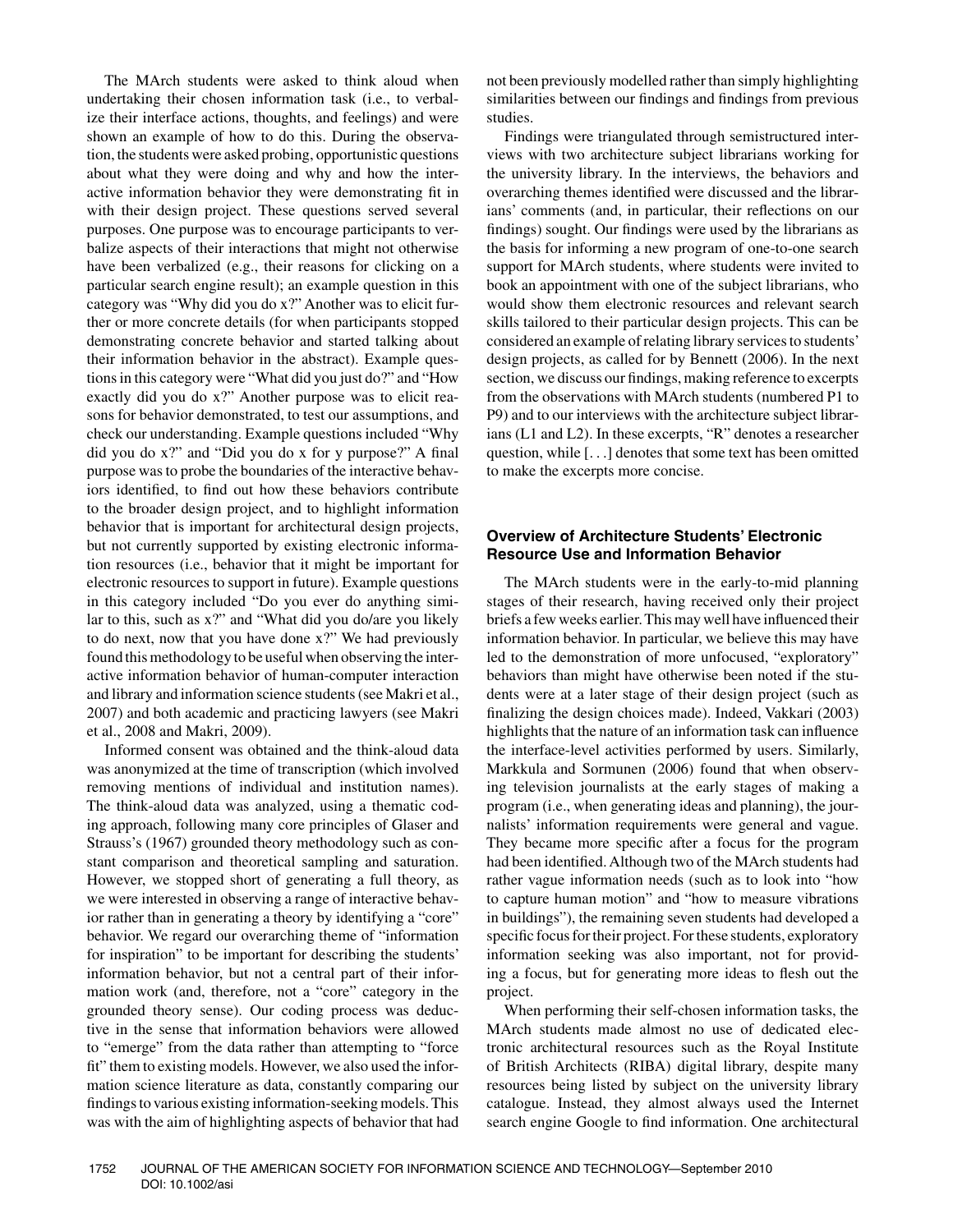

FIG. 1. The five high-level information behaviors we identified.

design student explained that she did so to stay within her "comfort zone":

R: Do you use any electronic databases, for example, to look for diagrams or articles?

P4: No electronic databases actually. Somehow I find them a little confusing, so I don't go to them. Google mostly gives everything. So it's easy! It's like life! Once or twice I think I went to the library site and I knew I could use it to get the information. But it's more about not wanting to go outside of your comfort zone. If I don't get something in Google, then I do sit in the library as well, look through books.

Architecture subject librarian L1 recalled approaching a confused MArch student in the library, who was looking for information on her design project. The student got embarrassed when the librarian asked her whether she was primarily using Google for her research and became perplexed when the librarian asked whether she was aware of any architecture-specific resources. Indeed, there was low awareness of dedicated architectural resources among the MArch students, with a typical response to the question "Have you used any other electronic resources for your project, such as electronic architectural databases?" being "What sort of electronic databases do you mean?" (P6). In addition to lack of awareness, another reason for the lack of use of dedicated resources was the (nonacademic) nature of the design projects that the students' information tasks related to, as one urban design student explained:

R: Do you ever use any electronic libraries?

P9: I use JSTOR that way, but that's usually when I'm looking for academic articles related to a specific thing. For example, I had to write an essay on Modernism and then I went to JSTOR and looked for specific articles on Modernism and Modern Architecture.

R: So, it's more for academic articles?

P9: Yeah, academic articles.

Indeed, the design-focused nature of information work in the architecture domain suggests that the use of dedicated resources is not as important for architects, as explained by subject librarian L2:

L2: So, the fact that there aren't dedicated image databases specifically for architects in the same way as there are bibliographic databases we would view as a problem, but they do not necessarily see it as a problem because of how they use the information.

The students also searched for a variety of different types of "digital objects" (i.e., images and video as well as mostly text-based documents), emphasizing the importance of visual media such as images and videos for architects. The general level of search sophistication displayed by the students was, however, low. Although all the students were able to explain what information they were looking for clearly and succinctly verbally, they had much more difficulty translating their information needs into effective search queries. Markkula and Sormunen (2000) also noted a similar finding when observing photojournalists searching for images. Like the MArch students in our study, the journalists "did not pay much attention to selecting search keys or formulating a query." (pp. 274–275).

Despite these search difficulties, the MArch students displayed a wide variety of lower level information behaviors that can be placed under the five high-level headings of *finding*, *assessing*, *interpreting*, *using,* and *communicating* information (see Figure 1). In the next section, we discuss the lower level behaviors found to be particularly important for architects.

# **Detailed Findings and Discussion of Architecture Students' Information Behavior**

The MArch students displayed a broad range of information behavior that encompassed not only finding and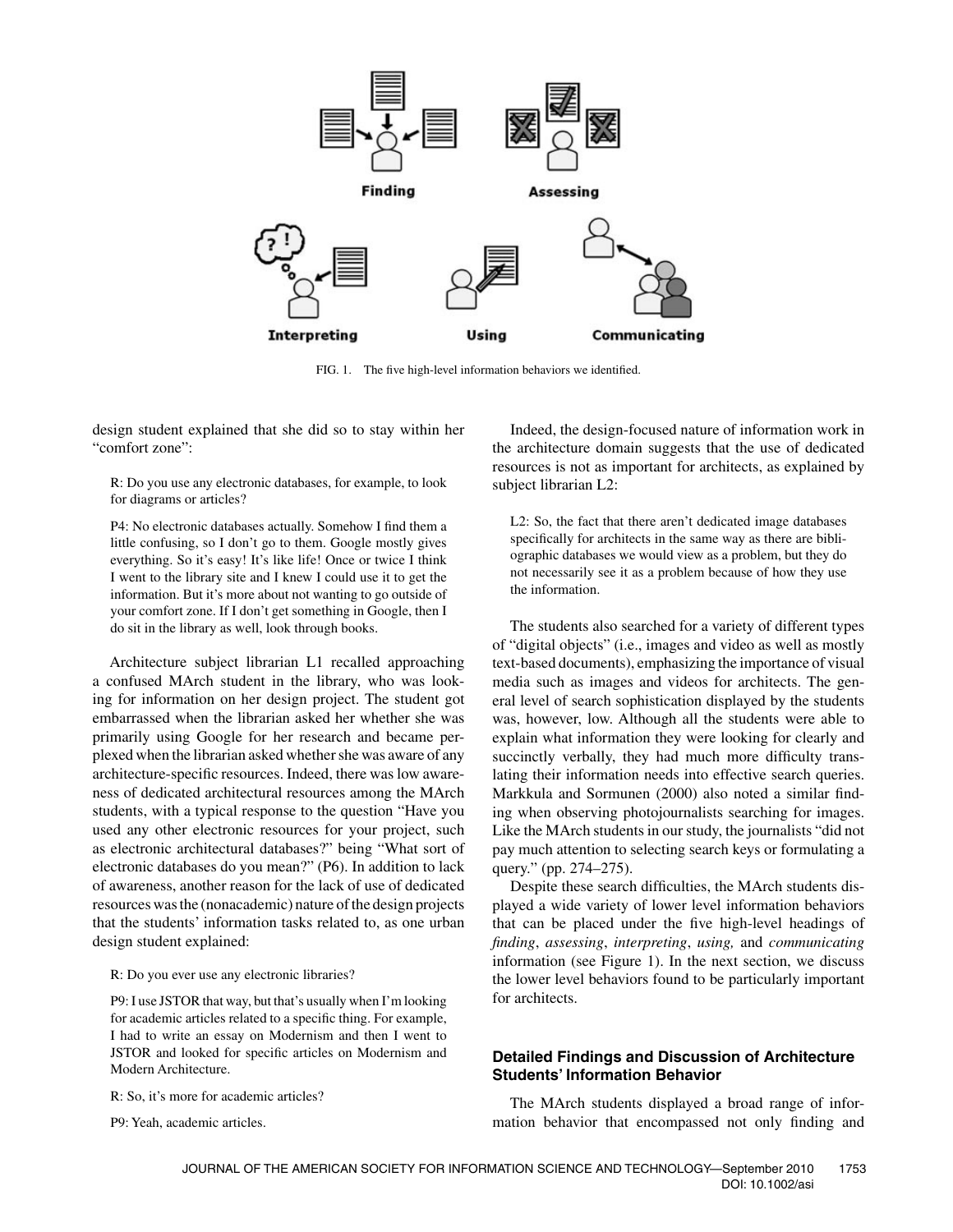

denotes behaviours that, to the best of our knowledge, have not been identified in previous studies that have resulted in the creation or refinement of behavioural models of interactive information behaviour.

(Text in brackets) are mutually exclusive subtypes of information behaviour (e.g. monitoring can be either active or passive).

D = behaviour identified in relation to the use of documents, I in relation to the use of images, V - video, TC - textual content within documents, VC - video content within a video clip. Dom. = behaviouridentified at the domain level, R = resource level, S = source level, Q = search query level.

Underlined levels are those at which it is theoretically possible to perform a behaviour, but where our participants did not provide any empirical evidence.

Bold levels are those discussed in detail in this article.

FIG. 2. Lower-level information behaviors related to the five high-level behaviors we identified.

assessing information but also interpreting it, making use of it as part of their design projects and communicating it to others (as well as communicating with others to aid information seeking). The behaviors related to finding information were accessing, searching, browsing, encountering, surveying, monitoring, exploring, and chaining. Behaviors related to assessing information were selecting, distinguishing, and extracting. Behaviors related to interpreting information were analysing/synthesizing and visualizing/appropriating. Behaviors related to using information were editing and recording. Finally, the behaviors related to communicating information were consulting and sharing/distributing. These behaviors are presented in Figure 2. Definitions of each of these behaviors are provided alongside our findings. Many of these definitions have been adapted from those already presented as part of our literature review. As can be noted from our literature review, information use and communication behaviors have rarely been identified in previous studies (perhaps because many of these studies focused solely on information seeking). We suggest that information use and communication are particularly important for architectural

design situations, where the information found must feed in to a design solution which, in turn, must be communicated to others (in the MArch students' case, this was their tutors and peers, but in a commercial design setting, this is likely to be a client).

We identified several lower level behaviors that have been discussed in the broader information-seeking literature but, to the best of our knowledge, have not been featured in previous behavioral models of information behavior (such as those presented by Ellis, 1989; Meho & Tibbo, 2003; Makri, 2009). These were encountering, exploring, visualizing/appropriating, and sharing and are denoted by an asterisk in Figure 2. We suggest that although these behaviors might also be identified in other domains, they are particularly pertinent to the nature of architectural design.

As with our study of lawyers described in Makri et al. (2008), we also identified a number of levels at which many of the behaviors could operate. These leveles are as follows: *topical domain*, resource, source, document, *textual content*, *image, video, video content*, and search query. As an example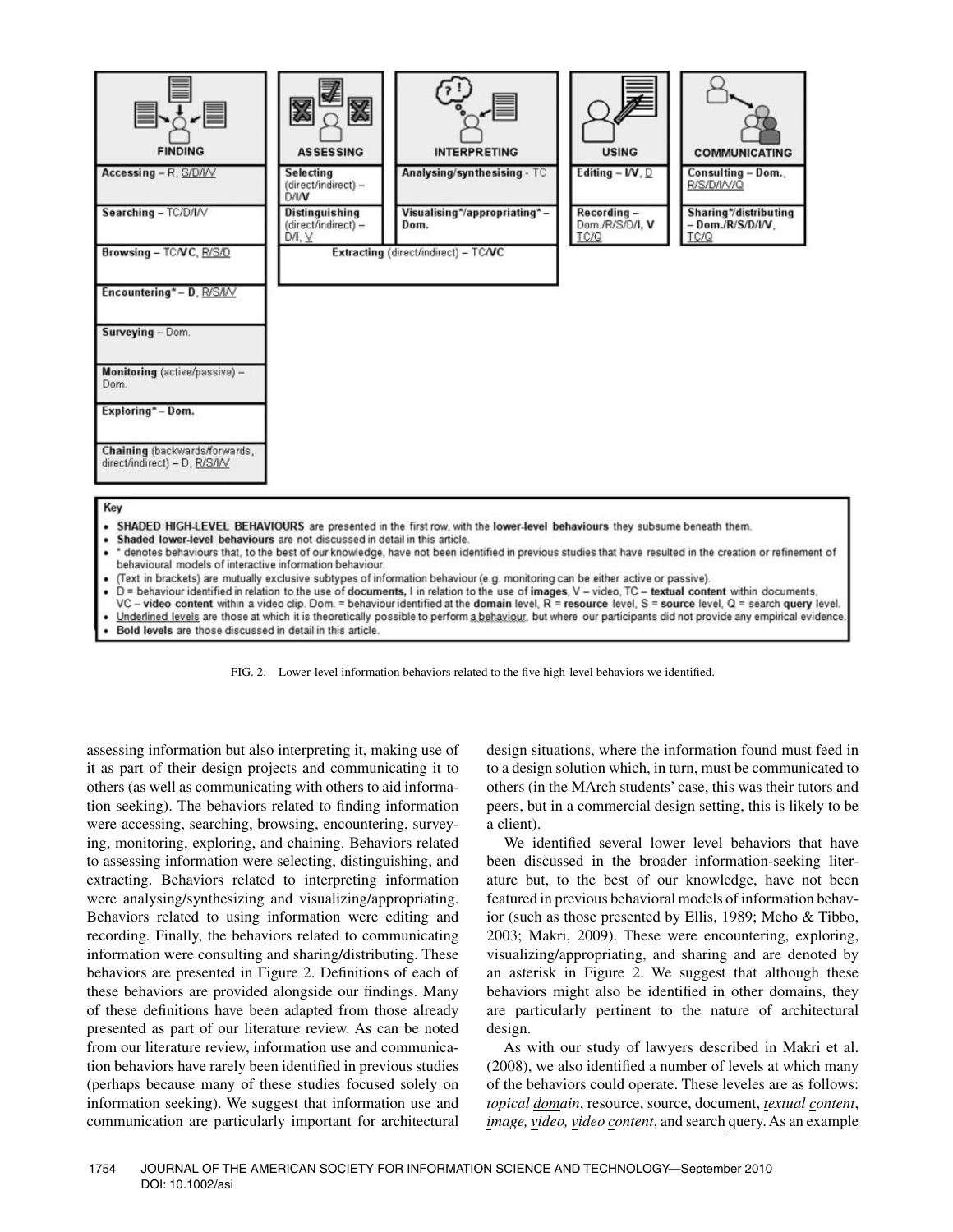of how a particular behavior might be performed at various levels, consider the "recording" behavior. It is possible to "make a record" of a particular electronic information *resource* such as a Web site/digital library (or a particular information *source* within it, such as an individual Webpage or a particular electronic journal) by bookmarking it. It is also possible to make a record of *documents*, *images*, or *videos* by bookmarking or downloading them and of search *queries* by bookmarking the search results or maintaining a search history. We define electronic "documents" as "textual or mixed-media electronic matter that provides information" (definition adapted from Oxford English Dictionary). This includes both material with a relatively structured format, such as journal articles and less structured material, such as individual Web pages and blogs. The terms "image" and "video" are based on standard Oxford English Dictionary definitions.

As an example of behaviors at each of the other levels, it is possible to extract both *textual and video content* for later use by looking through it and gain an overview of (survey), monitor developments in, or explore a particular *topical domain* by conducting a range of searches in the area. Note that although some documents contain only textual content, the textual content level described above also encompasses mixed-media content (such as Web pages that contain both text and images). We decided to use the label "textual" content as, usually, documents on theWeb (includingWeb pages) contain mostly text (and we wanted to disambiguate this level from the video content level, which refers to content that is entirely video-based).

The levels presented in italics in the previous paragraph serve to further refine Ellis's model (and serve to update our previous refinement of Ellis's model described in Makri et al., 2008 and Makri, 2009). This refined model takes into account that people may find and use not only documents (containing either textual or multimedia content) but also other digital objects such as images and video. This refinement was driven by the fact that we found that the MArch students in our study made extensive use of images and video. The refined model also takes into account that some behaviors (surveying, monitoring, exploring, and visualizing/appropriating) are best described at the topical domain level. For example, although "surveying" behavior might involve viewing documents, images, or video (and the textual or video content within them), the purpose is to gain an overview of a *topical area* rather than a particular digital object. The same can be said for the other behaviors (although it is theoretically possible to consult others about particular digital objects or search queries used as well as a topical domain, which is why multiple levels are listed for "consulting"). This refinement serves to add further clarity to our previous refinement of Ellis's model.

The levels at which we found each lower level behavior to operate in our study of MArch students are listed in abbreviated form in Figure 2 next to the relevant behavior. Next to the identified levels for each behavior are additional levels at which we believe it is theoretically possible to perform the behavior (but where no empirical evidence was found in our study). For example, "accessing" behavior was identified at the resource level, but we also believe it is possible to access individual sources, documents, images, and video within a resource. This is abbreviated as "R, S/D/I/V" in Figure 2. Many of the lower level behaviors identified among MArch students were found to operate at some of these additional levels in our study of lawyers (Makri, 2009).

Like in our previous study of lawyers' information behavior, we also identified several mutually exclusive behavioral subtypes (presented in parentheses in Figure 2). For example, each individual instance of monitoring behavior (maintaining awareness of developments) can be either active (facilitated by pull technologies such as conducting regular searches) or passive (facilitated by push technologies, such as e-mail alerts), and chaining (following chains of citations or other forms of referential connections) can be performed in either a backwards or forwards direction and can be achieved either directly (for example, by following a hyperlink) or indirectly (by performing more involved interface actions, such as manually searching for a citation). Selecting and distinguishing can also be performed either directly (by choosing or ranking digital objects by looking at the objects themselves) or indirectly (by choosing or ranking objects based on metadata). Extracting can also be performed directly (for example, by reading the textual content of a document or watching a video clip to "identify material of interest") or indirectly (for example, by skipping to particular parts of a video or document text).

We now discuss the ways in which the MArch students performed each of the lower level behaviors and levels that were found to be particularly important for architects (i.e., the nonshaded behaviors in Figure 2). Behaviors deemed to be important were those particularly pertinent to information seeking and use in the architectural domain and rarely noted in other disciplines. This includes behaviors such as encountering, exploring, visualizing/appropriating, and sharing. An asterisk in Figure 2 denotes these newly identified, lower level behaviors. The remaining unshaded lower level behaviors in Figure 2 have frequently been noted in other disciplines. However, they have rarely been discussed at the *image*, *video,* and *video content* levels in other behavior-focused studies. For example, previous studies have focused on how people browse within *textual content* as opposed to video content and select/distinguish between documents as opposed to images or video. In this article, we focus our discussion on how the MArch students performed these commonly identified behaviors at each of these *newly identified* levels. That said, it is important to note that the architects did perform *all* of the unshaded behaviors in Figure 2, at each of the nonunderlined levels. However, we discuss only the unshaded behaviors in Figure 2 and only at the levels listed in bold next to them. We frame our discussion using the high-level behaviors of finding, assessing, interpreting, using, and communicating as section headings. We also discuss how our findings relate to previous work.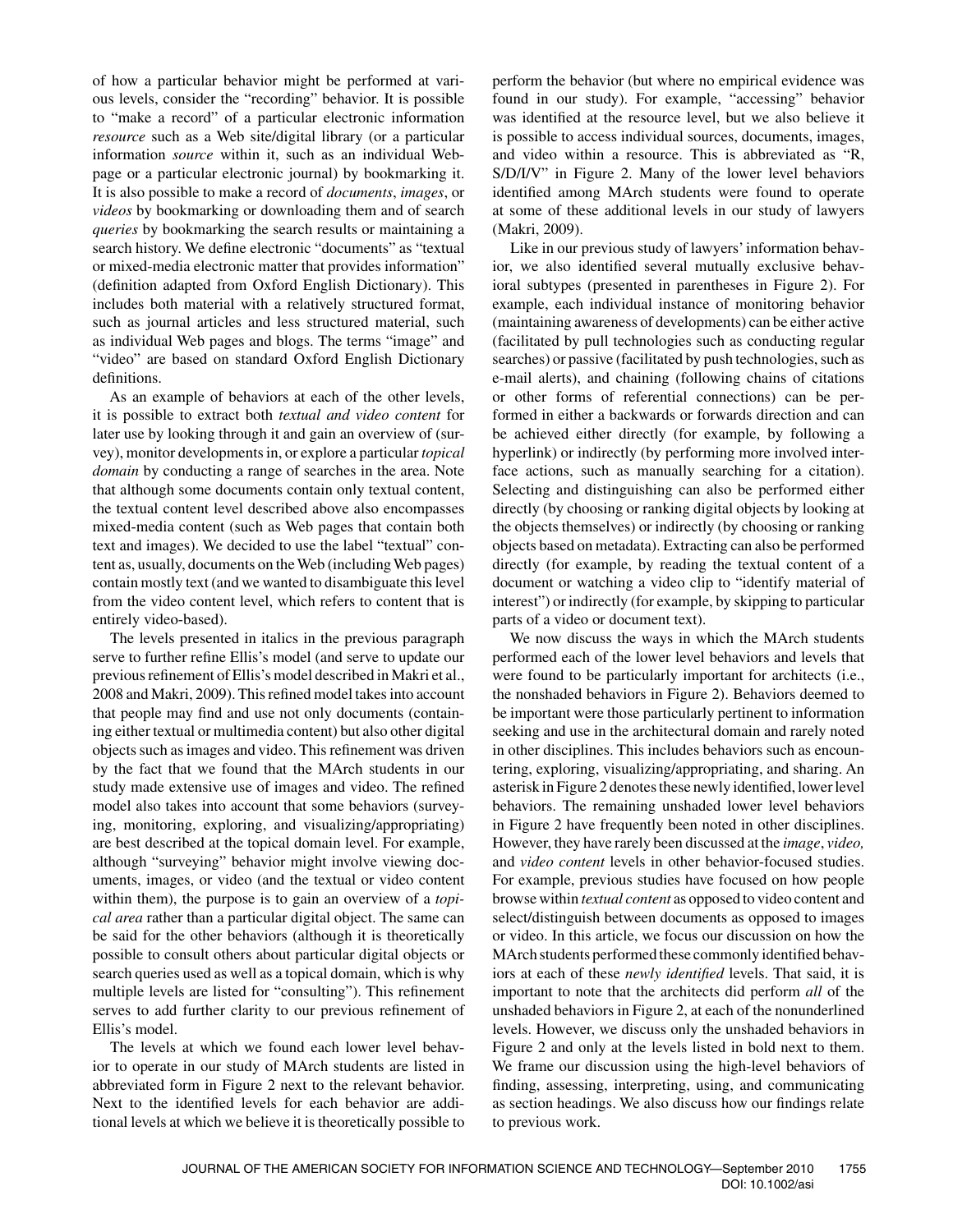

#### *Finding*

The MArch students displayed many lower level behaviors related to finding information (whether actively, by looking for it themselves, or passively, by encountering it serendipitously). These were accessing, chaining, monitoring, surveying,*searching*, *browsing*, and *encountering*. In this article, we discuss only the behaviors in italics, with example excerpts from the observations. We also make reference to the behavioral subtypes identified related to each behavior (where appropriate).As justified earlier, we focus on "searching" at the "image" and "video" levels and on "browsing" and the "video content" levels.

# *Searching (for textual content, documents, images, and video)-"Formulating, submitting, editing and filtering queries" (adapted from Makri, 2009).*

The MArch students all used Google as a search tool. Most commonly, they searched for *images*, always using Google Images search. However, it was also fairly common for them to search Google for *documents* (including Web pages). Many students also used Google Video search to search the YouTube collection, or searched YouTube directly for *video*. Finally, some students searched *within documents* (i.e., to find mentions of a particular word of phrase or their search terms).

As in Makri et al. (2008), we found that searching behavior can be further broken down into a number of subbehaviors, as follows:*search formulating*,*search editing* (which encompasses generalizing, specializing, reformulating, refocusing and correcting queries), and *search filtering*. In this section, we provide examples based on their *image* searches, as this was the most common type of search conducted. However, the MArch students also displayed similar search behavior when searching for documents and video, presumably because of the fact that the same search syntax could be used to search for different media types. The only noticeable variation in search behavior across media was when searching at the video level. At this level, search queries tended to be less complex and students did not tend to edit their queries once formulated, unless they thought they had made a spelling error or their initial search did not seem to bring back relevant material.

Almost all MArch students had difficulty with formulating search queries that expressed their information needs in a way that was likely to yield useful search results (search formulating). This seems to be the case with students from a variety of disciplines (see Buchanan et al., 2005; Makri et al., 2008). Although some of the students were unaware that they were having search difficulties, others were aware of their difficulties but unaware of how to alleviate their difficulties (i.e., how to improve their search queries). This urban design student was an exception. When her Google Images search for "London 2100" brought back few images of how London might look in the future, she realized that the term "2100" might be causing the problem and changed her query to "future London" and subsequently found useful images:

P4: I'm doing an urban fiction, which is a city I'm designing 100 years after. I've chosen London as my city [loads Google Images and searches for "London 2100"]. That's my project title, but you can see that there's nothing here. By 2100, I meant to get something in terms of an overview of a city—images of the future. [reformulates Google Images search to "future London"].

Despite the fact that only few of the submitted queries brought back useful results, the MArch students rarely *edited* their search queries, instead preferring to continue to look through the results list returned from the initial query. This contrasts with the academic lawyers in Makri et al. (2008), who commonly edited queries when they were not happy with the results.When the students did edit their search queries, the most common change was to *reformulate* the query again from scratch (as in the example above). Evidence was also found of *refocusing* queries (adjusting the focus of the existing query by adding, removing, or changing some, but not all, of the terms). We also observed MArch students *correcting* search queries. Search queries can be corrected by changing the spelling of query terms, the syntax used to connect terms, or the syntax used to define the scope of the search. However, the MArch students performed only the most basic of spelling corrections, always spurred by Google's "Did you mean?" suggestions:

P1: Google, I really like it. [...] Sometimes I will even spell a name wrong, but it will show me a correction. [Google Images suggests changing the search to "Zaha Hadid" and P1 accepts this suggestion].

Whether reformulating or refocusing their queries, two techniques that the MArch students demonstrated (which can be considered subbehaviors in their own right) were *generalizing* and *specializing*. Making a search query more general usually involved removing or changing search terms with an aim of retrieving a broader set of results, while making a query more specialized usually involved adding or changing search terms with an aim of retrieving a narrower set of results. In this example, an urban design student changed her Google Images search for "Paris" (which brought back images of celebrity socialite Paris Hilton as well as of the French capital) to "Paris images." The student seemed unaware that her specialization attempt had been unsuccessful; although the new search still brought back roughly the same number of thumbnails of Paris Hilton in the first two results pages, the student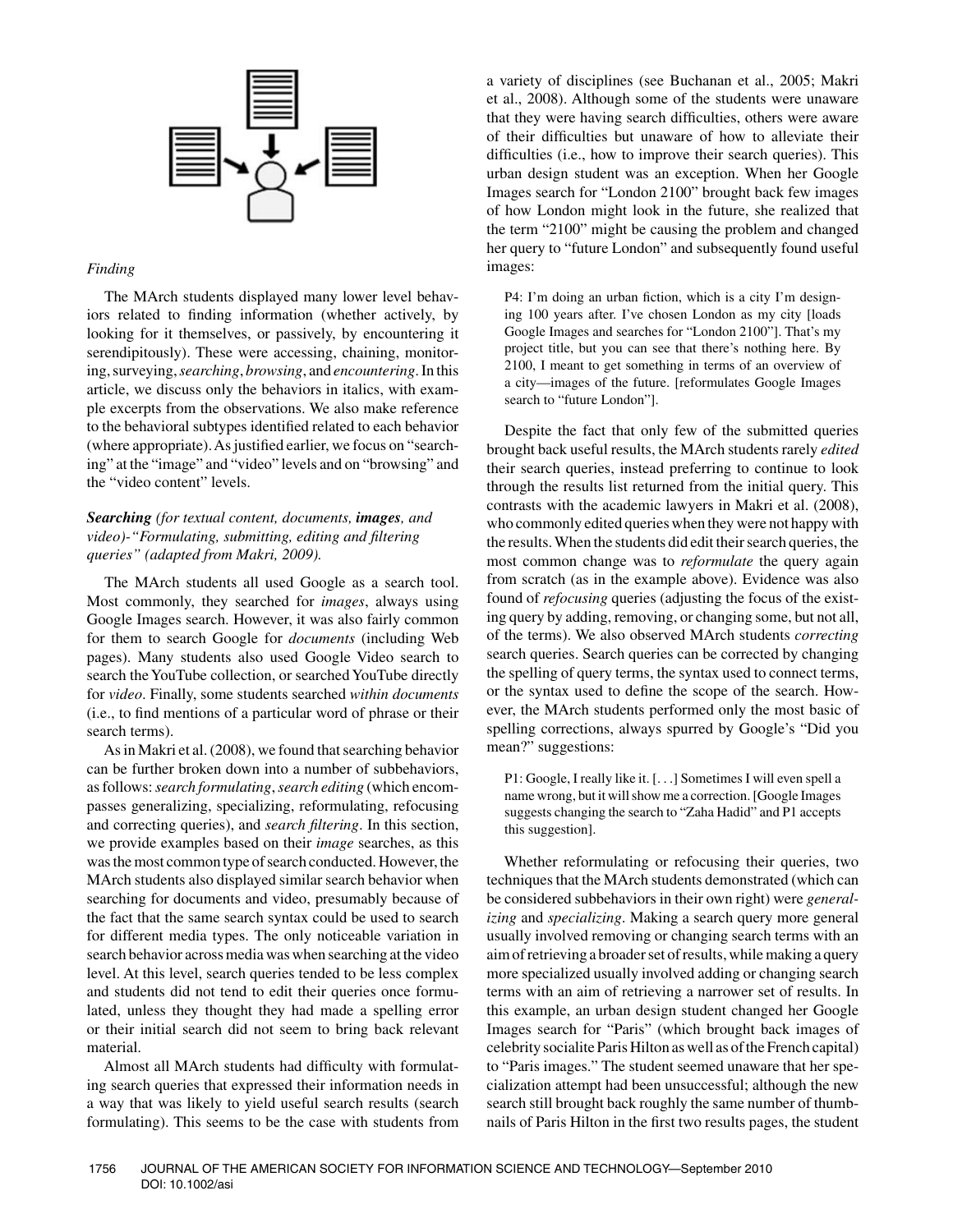asserted that the search for "Paris images" had provided "a few more images" of the city:

P7: At the beginning, as I had not been to Paris before, I wanted to get images of Paris to help me understand what Paris looks like. Instead of looking at the Web, the first step I would do is click on "images" [searches Google Images for "Paris"]. Then you will also see some of the types of images that you're not looking for [points to images of Paris Hilton]. So, it's kind of annoying. So, then I'll type "Paris images" [refines original image search] and then you've got a few more images of Paris.

As can be noted from the, often subtle, differences between the original search terms entered by the students and the edited versions in the excerpts above, the search edits made did not usually produce a more useful set of search results. Instead, they usually produced an alternative set of results that, although still related somewhat to the students' requirements, did not stand out as being any "better" than the previous set. This suggests the MArch students could benefit from human or technological support in not only formulating but also editing queries.

The MArch students also *filtered* their search queries (although this was also rare, and observed only for Google Images searches to ensure a high-quality image was selected in preparation for later use):

P3: Sometimes if I need larger images to print out, some of these [points to Google Images thumbnails with cursor] are not good, so I'll go to "extra large images" [filters search by selecting "extra large images" from the "image size" dropdown box at the top of the Google Images results page]. So, the search engine filters.

Despite not being discussed by Ellis and his colleagues, searching is by no means a "new" information behavior. Searching is an important component of Marchionini's (1995) information-seeking process model and as early as 1979, Marcia Bates defined a broad range of "search tactics," many of which are similar to the lower level searching behaviors we have identified (see Bates, 1979). For example, Bates's "exhaust" strategy involves adding words to an existing query (similar to our "specializing" behavior) and Bates's "reduce" strategy involves minimizing or subtracting words from an existing query (similar to our "generalizing" behavior).

Similarly, Sutcliffe and Ennis (1998) proposed a cognitive process model of information searching activities that involves identifying an initial information need or goal (problem identification), expressing it as concepts or highlevel semantics (needs articulation), and translating the concepts/semantics into a search query (query formulation). Sutcliffe and Ennis also describe a number of behavioral strategies for achieving each of the above stages. In particular, they discuss various strategies related to the "search editing" behaviors we identified among the MArch students, which included broadening or narrowing queries, stemming/ de-stemming, adding or removing constraints (such as journals to be searched), and converting conjunctions into disjunctions and vice versa. Although all of these models are based on text searches, the same search behaviors were used by the MArch students when searching for images and video.

# *Encountering (documents)-"Unexpectedly finding" (adapted from Oxford English Dictionary).*

The searches submitted by the MArch students sometimes resulted in serendipitous discoveries (which were also noted by Bennett, 2006). These occurred when students clicked on result hyperlinks that did not seem directly related to the search or when they were browsingWeb sites related to the current search. In the latter case, the serendipitous discoveries were of documents or Web pages that were not directly related to the current search. For example, this urban design student was searching for information on what Paris might look like in 100 years and, while searching Google for "imagination of the city," stumbled upon aWeb page with artwork by Janet Cardiff:

P7: After 20 pages, I found an artist called Janet Cardiff that was mentioned in one of the Web pages and I found a piece of her artwork and thought it was interesting and wanted to see more.

R: Was her artwork on Paris?

P7: No, her work was about cities.Well, not really about cities. She's a photographer, so took several pictures of the street and people of the city. But I like the style, so I just remembered to go back to check what this artist had done before.

Similarly, this urban design student clicked on a thumbnail depicting a side view of a building that had come up as part of a search for "Lea Valley London." She viewed the image in the context of the Web page on which it appeared and noticed that it related to a proposal written by one of her favorite architects, Richard Rogers. She then browsed through the Web page and proceeded to download several Adobe PDF documents of Rogers' projects:

P5: I love Richard Rogers, so once I'm here, even though I'm looking for information on Lower Lea Valley, this is like a master plan. So, you can see here on your right, all the master plan projects from Roger's office. So, for sure, I'll view other ones [clicks on a PDF related to another Rogers proposal]. I know it's not related to Lower Lea Valley, which is my main project, but here I can see all the master plans he has done and as I love him as an architect, I will be learning for sure.

The concept of serendipitous discoveries has been discussed in the broader information-seeking literature. Adams and Blandford (2005), for example, found that users switched between serendipitous browsing and searching. We also found a tight coupling between searching Google and browsing the Web pages returned by the search and argue that electronic tools should support not only interleaving these tasks (as argued by Adams & Blandford) but also the *extraction* of relevant information when browsing. Extracting behavior is discussed later as part of "assessing" information. Similarly, Blandford et al. (2001) found that users felt they were making progress in their digital library searches when they made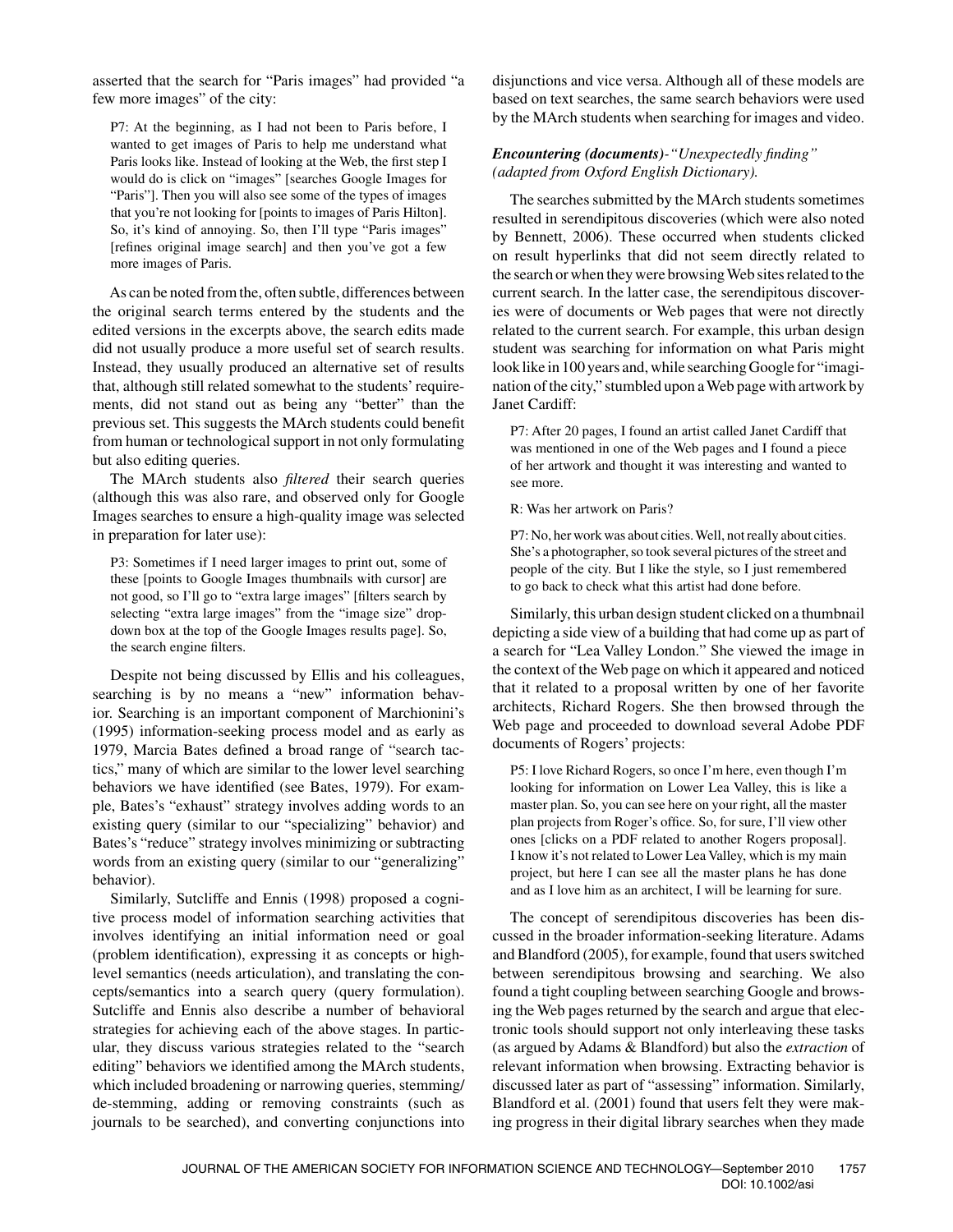useful serendipitous information discoveries. Encountering information did not give the MArch students a feeling of progress per se, but arguably something greater: a feeling of *inspiration* because much of the encountered information provided ideas for their current design project or for future projects. Inspiration is discussed as a key overarching theme at the end of this section.

Williamson (1998) and Erdelez (2004), among others, have discussed the opportunistic encountering of information. Particularly relevant to our findings is Erdelez's model of information encountering, in which a user switches from a "foreground problem" to a "background interest/ problem/task" that is not currently addressed by the user's existing information seeking. The model involves the following user behaviors:

- Noticing—finding information potentially relevant to the background problem.
- Stopping—interrupting the original search process to examine the encountered information.
- Examining—assessing the usefulness of the encountered information.
- Capturing—extracting and saving any useful information.
- Returning—returning to the initial information search for the foreground problem.

The MArch students generally followed Erdelez's model when encountering information. For example, after P5 looked at a number of proposals by Richard Rogers and visited several other parts of the Web site hosting the proposals to find out more information about him, she returned to her Google Images search for "Lower Lea Valley" (the broad part of London she wanted to regenerate) and refocused her search to "Leamouth Peninsular," which she explained was a site in the Lower Lea Valley area she was considering basing her project on. Some of the MArch students, however, did not return to the previous information search after encountering information. Instead, they used the information encountered to adjust the focus of their subsequent searches. For example, after noticing the mention of installation artist Janet Cardiff in the Google results list for her search for "imagination of the city," P7 viewed some of Cardiff's artwork and then reformulated her Google search to "Janet Cardiff London" and looked for more examples of her artwork, which included some video clips. Then, rather than returning to her original search, the student decided to search for more video clips, this time using the keywords "Paris Illustration." This is an example of how information encountering can facilitate information exploration, which we now discuss as an important information behavior in its own right.

# *Exploring (a topical domain)-"Finding information either without a predefined goal or to address a vaguely-defined goal" (own definition).*

Exploring was also found to be important for the MArch students and is a potential means for architectural students to encounter information and be inspired. Although a predefined goal is not necessary for information exploration,

exploration usually involves setting broad goals, which might be extremely vague (such as "I'm looking for information on canals") or less vague (such as "I'm looking for information on the Regents Canal"). Exploring can facilitate information encountering, which, in turn, can potentially lead to inspiration. It is also possible to be inspired through information found during exploration (even if finding that information was not completely "unexpected" as it was related to the vague exploratory goal). Exploring can also be facilitated through a number of other information behaviors discussed in our background section such as "starting/surveying" (as it is possible to explore a new topical area to gain an overview of it), "monitoring" (as it is possible to explore a particular topical area to maintain an awareness of developments in it), "searching" (as submitting vaguely focused queries can provide a springboard for exploration), and "browsing" (as it is possible to explore an electronic resource, source or a particular topical area by semidirected searching). Palmer et al. (2009) also discuss the similar behavior of probing: "an exploratory strategy used by interdisciplinary researchers to find relevant information that falls outside their discipline or area of expertise" (p. 14). However, while probing involves finding information about an unfamiliar topical domain, exploring might involve finding information from either a familiar or unfamiliar domain (or anything in-between).

André et al. (2009) highlight that image searches are often conducted to "play" or "explore" with no end goal. They suggest "the visual nature of image search makes it very easy to become sidetracked when something else of interest catches their eye, even if the initial query is task-focused." Many of the students in our study did exactly that: branching off from their initial image searches to explore often loosely related or seemingly unrelated Web pages. As explained by one urban design student, exploring a topical domain that is loosely related to her design project is an important part of the creative design process:

P5: Your project, your site might remind you of something you've seen or done before and you might start off by looking into that first before looking into your proper site. I think it also probably happens to all of us that we start off looking for information on our site and end up doing something completely different, even though it's somehow related to our project. It's easy to say, from the outside, "you're wasting time!" But it's not wasting time, it's part of the creative design process.

This quotation highlights that "exploring" a topical domain can potentially facilitate information "encountering." Not only does this illustrate the close-knit relationship between these two behaviors, but as the desired outcome of the student exploring the topical domain is to be inspired by existing work, it also illustrates that sometimes these behaviors can result in the arguably greater goal of providing inspiration. The key overarching theme of inspiration as both a driver and enabler of information work is discussed at the end of this section.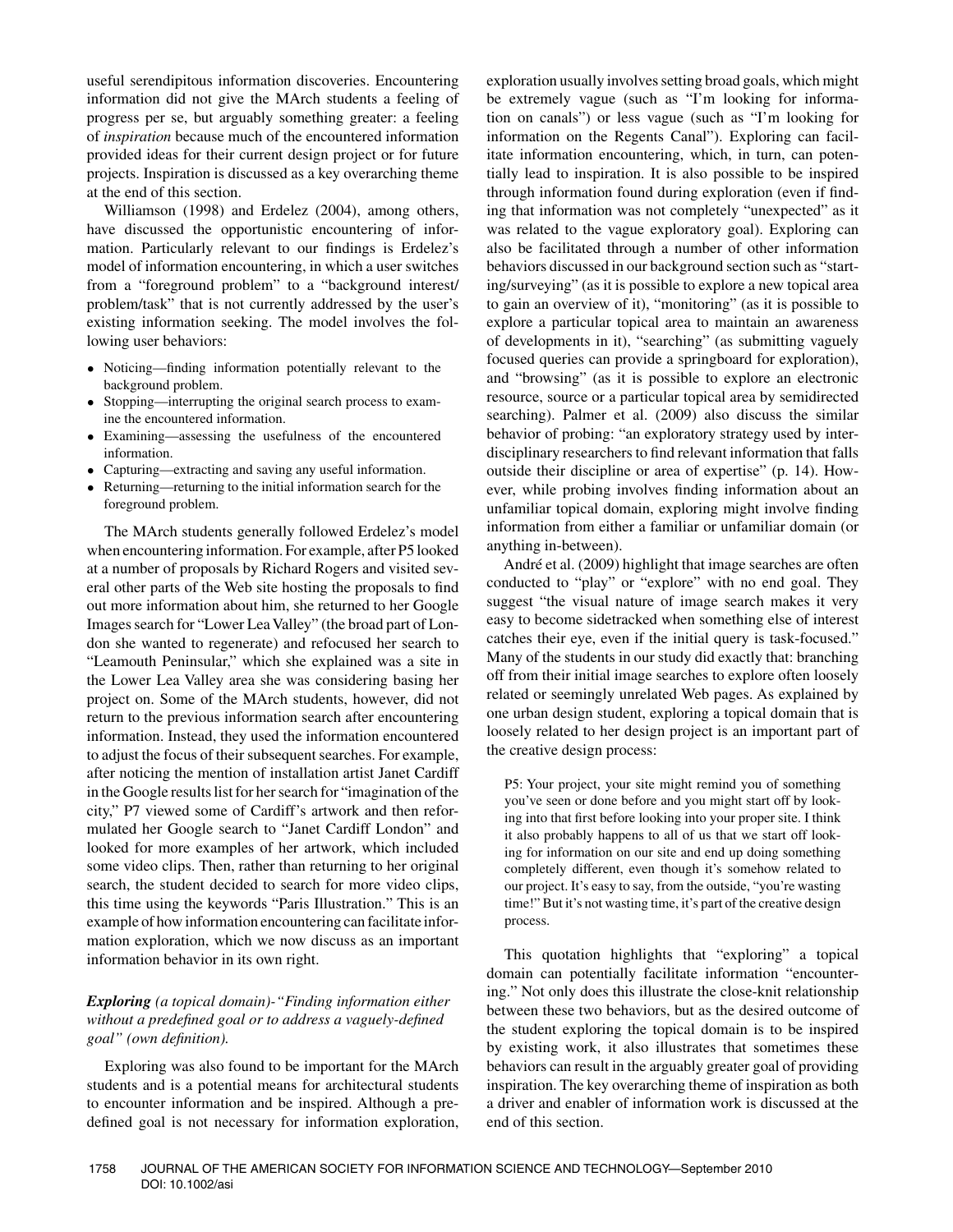Potential benefits and drawbacks of information exploration are discussed by this urban design student, who was searching for a particular type of industrial setup in Sweden that her tutor told her might be relevant to her project and came across a Google search result entitled "museums in Sweden":

P9: Now, museums in Sweden is not something directly related, but just out of architectural interest, I might just go to the link even though it may not be related to my project. It happens many times when you're doing project work and you just wander off on the Internet doing something else.

R: Does this kind of "wandering off" often end up being useful?

P9: Not directly, but indirectly yes, in terms of gaining knowledge.

R: Is that knowledge that you would then use later?

P9: Yeah, it's part of general knowledge, general architectural knowledge. It could be some building by some architect, which I didn't know, but I saw it while wandering off. But then I know that this is interesting, this is nice; this is something that inspires me. So that way, wandering off helps. But sometimes one thing that happens is that you wander off for too long. So in a 4-hour Internet session, you've probably wandered off for 2 hours and you think "oh God, I've wasted so much time with this." Though it may not be literally "time wasted." But it's not on your project. That happens a lot with looking for architectural stuff on the Internet. You just wander off.

Exploration is an important component of Kuhlthau's ISP model (Kuhlthau, 1993) and Vakkari's theory of task-based information retrieval (Vakkari, 2001). Vakkari (2001) highlights that in both studies, background information was used to frame the task at hand and explore the general topic (p. 48). In Kuhlthau's model, "exploration" is presented as a stage in the information-seeking process, where her students had already chosen a broad research topic and now wanted to explore the topic and formulate a research problem. Exploration is included in the "prefocus" stage of Vakkari's (2001) theory. Recently, increasing attention has also been paid to studying exploratory searching. As explained by White and Roth (2009): "In exploratory search, people usually submit a tentative query to navigate proximal to relevant documents in the collection, then explore the environment to better understand how to exploit it, selectively seeking and passively obtaining cues about their next steps" (p. 6). White and Roth consider exploratory search to be a specialization of information exploration: "a broad class of activities where new information is sought in a defined conceptual area" (p. 6).

As we mentioned in the overview of our findings, the fact that the MArch students were in the early-to-mid planning stages of their projects might well have led to the identification of more "exploring" behavior, which might have otherwise been noted during the final stages of their projects. This assertion is supported by the findings of Pennanen and Vakkari (2003), who conducted a longitudinal study of psychology students preparing a research proposal based on a self-chosen topic and found that as the students became more familiar with their topic, they shifted away from expecting general information and towards expecting more specific information.



#### *Assessing*

When assessing the information they found, the MArch students performed four behaviors: *selecting*, *distinguishing*, *browsing*, and *extracting*. Selecting and distinguishing typically occurred when deciding which search result or results to click on. These behaviors can therefore both be regarded as specific ways of performing relevance assessment. Browsing and extracting occurred *after* a particular result had been chosen, and can be regarded as ways of performing document triage when discussed in relation to textual content. Both relevance assessment and document triage are discussed extensively in the information retrieval and information science literature (for example, see Harter, 1998; Buchanan & Loizides, 2007). Although extracting behavior straddles the higher level behaviors of "assessing" and "interpreting" information, it is discussed only once, in this section.

# *Selecting (documents, images and video)-"Carefully choosing as being potentially useful" (adapted from Oxford English Dictionary).*

As with the lawyers in Makri (2009), deciding whether to click on a result link to a particular image or video was, most of the time, a binary choice for the MArch students, who almost always performed their assessments result-by-result rather than ranking the results and choosing only the most suitable result or results (as with distinguishing). Although the students tended to select video indirectly (by looking at metadata such as the video preview thumbnail), they tended to select images directly, by looking at the image itself (or a thumbnail of the image) to decide whether it might be useful. Selecting was performed several times by each of the students in our study.

For video, *direct selecting* involved watching all or part of the clip. For example, this architectural design student briefly watched two video tutorials on how to make a DIY body sensor kit:

P6: This is research to see how people capture motion, so I've started to get some knowledge fromYouTube. I know they use sensors on the body and I now want to know how they make this [briefly loads 2 video clips, then closes them].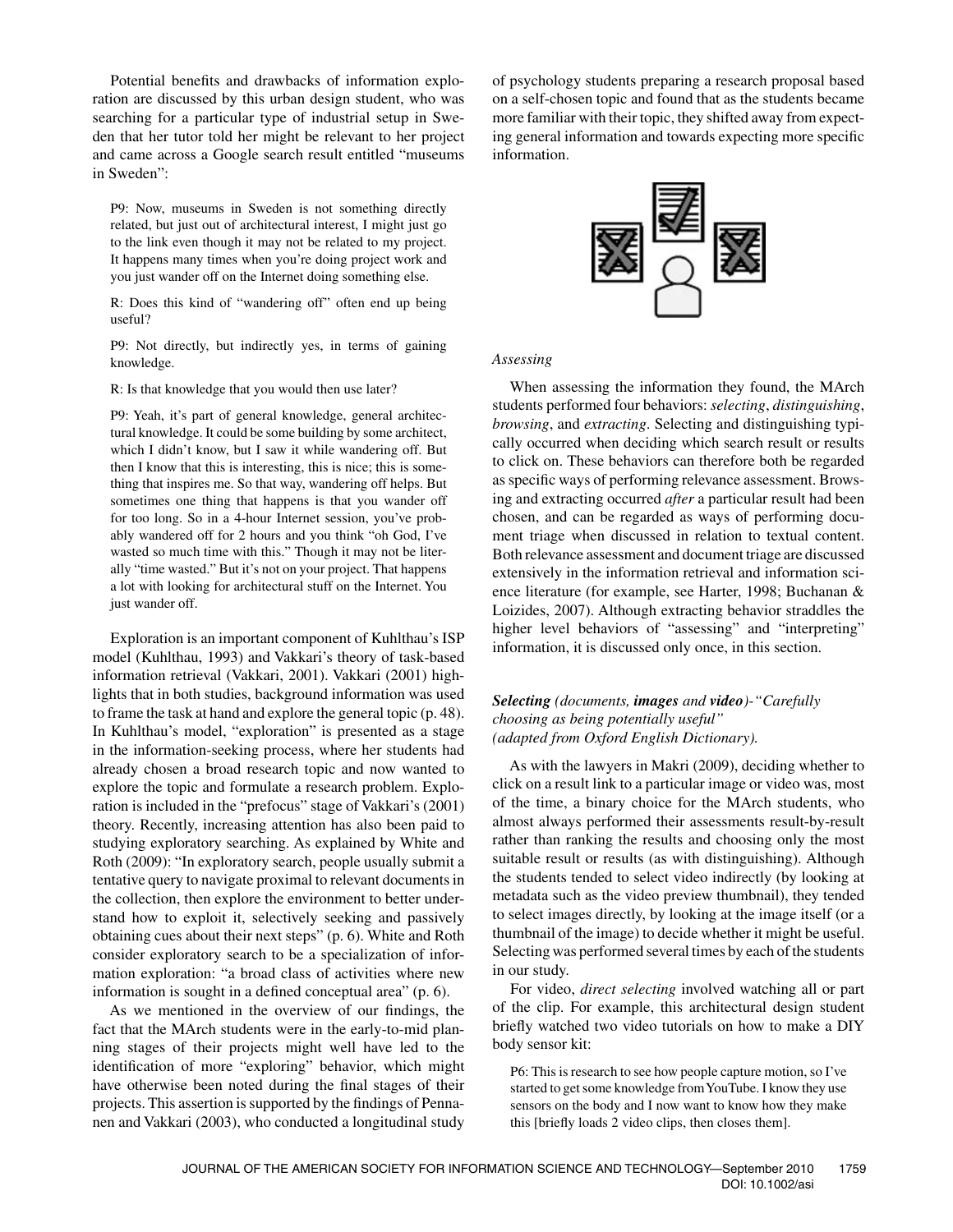For images, direct selecting was far more complicated. As explained by André et al. (2009): "Image search is often more exploratory than Web search. Searchers may be looking for an image with a particular visual 'style,' with a predefined 'type' in mind, or with certain characteristics, and they may not be able to express those requirements until the desired image is found" (p. 5). Indeed, the MArch students selected images based on a number of criteria, which they expressed only after they had looked at the Google Images thumbnails:

- *Image style.* P5: This one [points to image thumbnail in Google Images results] is a section, so I would go for that one to see what it is. A section is a two-dimensional side view of buildings, where you can see the elevations.
- *Image format*. P4: Since I'm an architect and this showed buildings, I clicked on it. But it looks as though it's been created by a graphic designer, and since I'm an architect, I'm more drawn to an aerial view of the city. So, that's what I'll look for [clicks on an aerial image].
- *Image content.* R:Why did you click on that one? P4: Because that's one of the craziest! It's a really extreme futuristic image. I'm doing this just to have an idea of what space is good, because it's related to my project. So, maybe I'll just have a look at it [clicks on another image thumbnail and locates image in document text].
- *Image properties* (e.g., image size, quality, level of detail). [Clicks on a Google Images thumbnail]. R:Why did you click on that one? P7: Because you can see the Eiffel Tower which, for me, is iconic. Buildings are especially good for representing a place like Paris. But I think the quality of this image is not good enough, so I'll choose another picture of the Eiffel Tower [clicks on another image].
- *Familiarity with the image*. R: How are you deciding which thumbnails to click on? P4: That's very interesting. I don't know! This one [points to thumbnail with cursor] because it seemed kind of familiar—I thought I had seen it before. That's why I clicked on it. And I was going to click on this one [points to another thumbnail with cursor] because I've watched some movies, so maybe those images in my mind that are already there of future cities are making me look for similar information [clicks on thumbnail].

Students *indirectly* selected videos by the looking at the video titles or thumbnails. One student, for example, used moving (as opposed to static) thumbnails to help her decide which "special effects" might be useful for her when creating her own project video on what a future Paris might be like:

P7: I'd also probably use this one as well [points cursor over another movie preview thumbnail, entitled "Earth Zoom"] because it's related to a city. It lets you view the earth and zoom in and out like with Google Earth. I think I won't just focus on the style; I will also look for effects that are related to the topic, so this one seems useful.

R: Are you looking at any of the titles or text, or are you just using the movie previews?

P7: Just the video preview because for this, you can get information more quickly and clearly about what a particular effect can achieve rather than just reading about it. You can just see it and get it! For example, if I looked at the title "camera projection," you can't really get what it means just by reading.

As Google Images provides limited image metadata, images were selected indirectly either by the text above the thumbnail (which is automatically extracted by Google based on text on the source Web page the image comes from) or by the image URL. This architectural design student, for example, tried to use a Google Images search to find information on a forthcoming mobile art exhibition and selected images based on both keywords and URL:

P1: I didn't know which result to click on, so I changed to "images" and it says "mobile art will arrive this summer in London" [reads image title snippet and clicks on image]. Normally, I would just click on the first image, but as the first one was a t-shirt, it was not what I was looking for. Also, this other image, I can read the words and I'm guessing it won't be useful. I think the Web site will talk about a building, but not about the exhibition. And I think this one [moves cursor over another image thumbnail] could be the same, because they're from the same .com Web site [highlights the domain names on both thumbnails to illustrate they are the same].

Although the MArch students selected documents in similar ways to those found in our study of lawyers (see Makri, 2009), none of the lawyers looked for images or video. Similarly, no use of multimedia was mentioned by Meho and Tibbo (2003) and the behavior-focused studies by Ellis and his colleagues reviewed in this article were all conducted before the widespread availability of multimedia content.

# *Distinguishing (documents and images)-"Ranking according to relative importance" (adapted from Ellis, 1993).*

Although selecting was far more common than distinguishing behavior when assessing digital objects, many of the MArch students in our study also ranked search results according to their perceived relative importance. As in previous studies of electronic information behavior (see Makri et al., 2008; Makri, 2009), the students primarily distinguished between documents based on the title and relevant snippet in search result listings. However, distinguishing was far more common when assessing images as opposed to documents, perhaps because "images emerge as relevant through juxtaposition" (Elliott 2002, p. 194). We did not find any evidence of distinguishing between video clips, however. This might be because of the fact that the MArch students looked for documents and images more than video, or because none of the information tasks that involved video searching are likely to have benefited from ranking clips (especially when a clip might be useful even though the thumbnail or other metadata did not look promising or vice versa). We hypothesize that video distinguishing might be particularly useful for routine information tasks, where it is clear from the thumbnails/metadata whether the video is likely to be useful.

As with selecting behavior, the same direct/indirect subtypes were identified with distinguishing and they were accomplished in the same ways. When ranking images based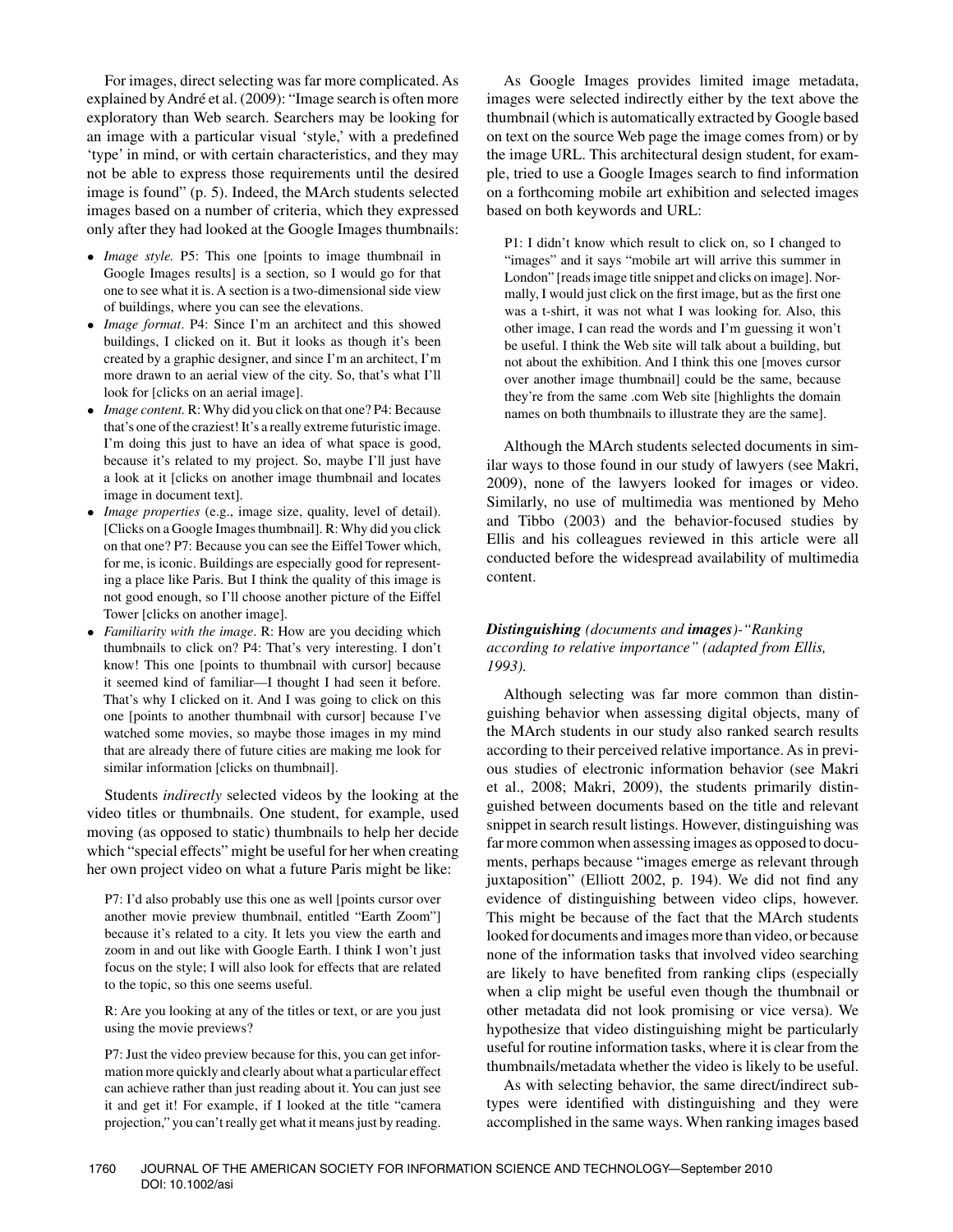on relative importance, the MArch students used the same criteria that they used for selecting:

- *Image style*. P7: Once I chose the first illustration image, I was looking for a similar style. Definitely these are not free hand-drawn [points with cursor to several other thumbnails of illustrations of Paris that are not hand-drawn].
- *Image format*. P3: I'll go through this results page and say that I'll click on this, this, this [points to all thumbnails that show graphs or charts] and not these [points at thumbnails that do not show graphs or chart]. Thumbnails are very important. They save my time.
- *Image content*. P6: In this case, I only wanted to click on pictures that relate to the body and new presentation to fashion design.
- *Image properties* (as with selecting, image size, quality, level of detail, etc.). P1: This time, I chose the pictures that were related to the book by selecting the ones that showed the book cover. So, I clicked on all three images of the book cover, but chose this one [points to images] because the picture is quite big compared to the others.
- *Familiarity with the image*. P1: I knew from this page of results that these two pictures were promising. I looked at all the pictures first, but I knew that these two [points to two of the thumbnails] were related to her book, because I'd already seen her books.

Again, as with selecting, *indirect distinguishing* between images was achieved by looking at the text above the Google Images thumbnails. However, no evidence was identified of indirect distinguishing by URL. Also, as with selecting, to the best of our knowledge, no previous behavioral models of information behavior have been based on or validated by observing users obtaining multimedia content. However, finding and assessing multimedia materials have been discussed previously in the literature. For example, similar behavior to "image distinguishing" was also noted among the photo journalists observed by Markkula and Sormunen (2000), who often made a tentative selection of candidate images based on a number of selection criteria before making a final selection.

# *Browsing/extracting (textual content and video content)-"Semidirected searching" and "systematically working through content to identify material of interest" (both adapted from Ellis, 1989).*

Extracting behavior straddles both higher-level behaviors of "finding" and "assessing" information. It is usually necessary to browse through content (whether textual or video) to identify material of interest. Therefore, just as browsing and extracting were performed together by the MArch students in our study, they are discussed together here, focusing on video (as opposed to textual) content.

As an example of direct browsing through and extracting from video content, urban design student P7, who was looking for clips of a future Paris, watched the first few seconds of a video, and then pressed the "stop" button as she realized the clip was of a children's story set in Paris, not of the city itself. Students browsed and extracted video content indirectly by using the slider bar to jump to parts of the video where the preview image looked interesting. This action was often performed several times when viewing a clip:

P4: If I get bored, I'll skip through. Or if I realize that it's too long. But with this one we're watching, it looks as though we're half done. But if I find we're here [points to movie slider bar], then I'll drag.

Students also browsed and extracted video content indirectly by pausing and rewinding clips, as demonstrated by the same urban design student. The student noticed the text "20 years later" appear during a video she was watching and paused/rewound the clip to where the text was displayed, and then clicked on the slider bar several times to skip to various points in the video:

P4: How many years later did that say? I didn't read it. [pauses and rewinds video clip to when the text appears]. Here, I feel I've kind of lost it. [...] I actually read here that it says "20 years later," so I thought okay, what was the first timeframe then?

R: So that's what you meant when you said you'd "lost it"?

P4:Yeah. So, I went backwards but I didn't really get the first bit of text, which said "based on this novel." But I didn't get it, so I just skipped through it.

Although both browsing and extracting behavior have been discussed by previous studies that have led to the derivation or refinement of behavioral models of information behavior (e.g., Ellis, 1989; Ellis et al., 1993; Ellis & Haugan, 1997; Meho & Tibbo, 2003; Makri et al., 2008), to the best of our knowledge, no similar studies have discussed browsing and extracting from video content. This is also rarely discussed by previous work specifically aimed at examining users' video-based information behavior. For example, Cunningham and Nichols (2008) discuss users' behavior when browsing video collections such as YouTube, but not when viewing a particular video.



### *Interpreting*

The high-level behavior of interpreting information involved the MArch students performing *extracting* behavior (as discussed in the previous section), along with *visualizing/ appropriating* and analyzing/synthesizing (not discussed in this article). Visualizing and appropriating behaviors are discussed together because they are highly related to one another.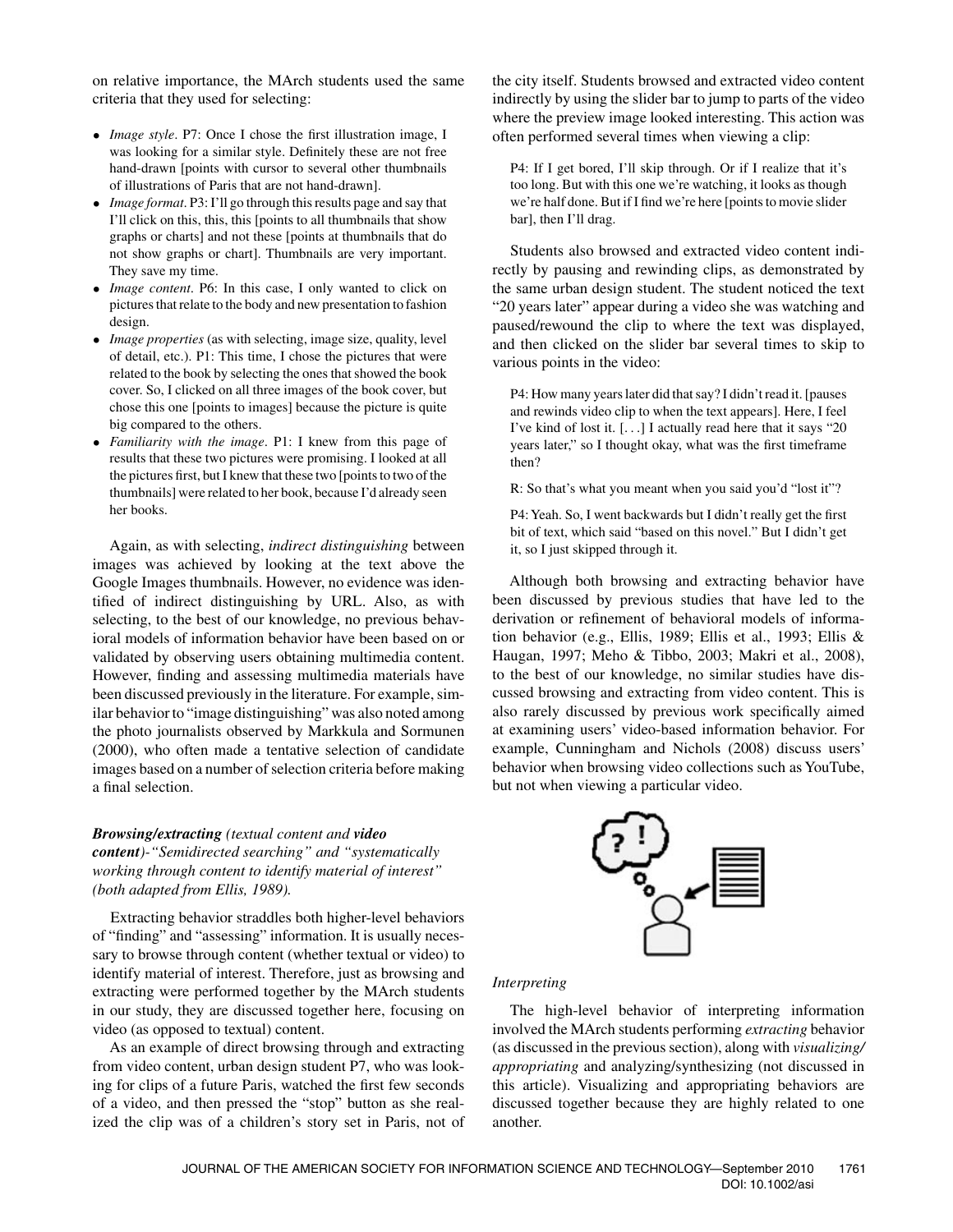*Visualizing/appropriating (a topical domain)-"Using and personalizing interactive visual interfaces that support the schematic abstraction of information" (adapted from Friendly, 2007).*

Although there is an entire field of literature dedicated to data visualization (see Friendly, 2007), to the best of our knowledge, visualizing and appropriating have not been previously discussed as information behaviors in their own right. In this section, we describe examples of the MArch students in our study using Google Maps (an interactive Web mapping resource) to help them interpret information on the topical domain related to their design projects. Interactive maps are an example of a type of *data* visualization (i.e., the schematic abstraction of information). Data visualization is distinct from *information* visualization, which involves creating a visual representation of *highly abstract data*, which *has no clear physical representation* (Gershon et al., 1998). The Google Maps interface presents geographical data schematically in both a "map view" (which displays a customizable interactive map) and a "satellite view" (which displays an aerial map).

This architectural design student describes using the "satellite view" feature in Google Maps (along with usersubmitted photographs of the area) to decide whether to visit a particular building of interest. She also describes appropriating (i.e., personalizing) the map interface by "marking interesting buildings" that she later plans to visit:

P1: I use Google Maps to see an overhead view of a building. If I know the location, or address, I will type in the postcode and zoom, zoom, zoom to see if a building is the one I am looking for. Google Maps is also useful as during my Easter vacation I went to Berlin and some other cities in Germany to look at a lot of architectural buildings, including some build by Zaha Hadid. She built her first project there, in the Vitra museum in South Germany. So when I went there, me and my classmate used Google Maps to search which kind of architecture we wanted to visit. So at first, we searched buildings that we had already found in a book to see the building and if it looks interesting. You can also mark interesting buildings. So, at first, we just looked to see if we wanted to visit a building by using Google Maps. Then, if I want to locate the building, I will zoom out and use map view and print it out. [...] Google Maps will also show that somebody took a picture around this area. So it's easy to identify if this building is interesting.

Using Google Maps to visualize and appropriate information was also demonstrated by this urban design student, who was looking for a suitable site for his design project on urban city farms. He demonstrated finding details of existing London city farms in Google and "adding bubbles" (i.e., placemarks) for each of them in Google Maps:

P3: So this starts off as a blank map and through Web sites, I get some locations which I enter into Google Maps and then add bubbles and save them as a map. So, I'll start by naming the map after my topic, "agriculture shaping cities" [creates new custom map]. So, suppose I'm searching for city farms in London, I'll search for "city farms in London" and add them to a map [conducts search and adds placemark and title for "Vauxhall City Farm"].

The student explained that the process of visualization could help reveal trends that, in turn, can help motivate his design project:

P3:You may get lots of information about where the city farms are located and their histories and opening times through the Web sites, but when you put them here in Google Maps, sometimes you will get a different kind of feel by having them on a map. You might notice something new. For example, this is the M20 area of London [points to wide area on Google Map]. If you notice, in the south of London there are no farms [points to a lack of placemarks south of the river Thames compared to those north of the river]. So, now I can use this map to make that statement that there are very few city farms in South London and I can use this information to say that we need more city farms in the south of London.

The same student also demonstrated using the "edit" tool within Google Maps to draw a polygonal boundary around his chosen city farm site and, hence, appropriate the technology to the needs of his design project (which required him to select a suitable  $1 \times 1$  kilometre site in London):

P3: This is Kentish Town City Farm, this is Kentish Town tube station, this is Kentish Town West station and I just mapped this area after I selected this site [points to a sketched polygonal area on the saved Google Map]. It's almost 1 km squared. So, what I did was use this "edit" tool and drew a line round to mark the kilometre boundary. Then when I exported this line to Google Earth, I got the area approximately.



#### *Using*

The MArch students in our study made use of information either by *editing* it or making a record of it (i.e., *recording* it). We now discuss these behaviors.

# *Editing (images and video)-"Preparing and arranging for later use by making revisions or adaptations" (adapted from Oxford English Dictionary).*

To the best of our knowledge, only document editing has been discussed in previous studies that have resulted in the derivation or refinement of behavioral models of information behavior (see Makri, 2009). However, instead of documents, the MArch students edited images and video. There were several ways in which they edited images. The first was by *modifying* them in some way. Many of the students mentioned using photo editing software to change aspects of the images they had found, or to make collages of several related images to show to their tutor. This urban design student, for example, came across a chart depicting the proportion of agricultural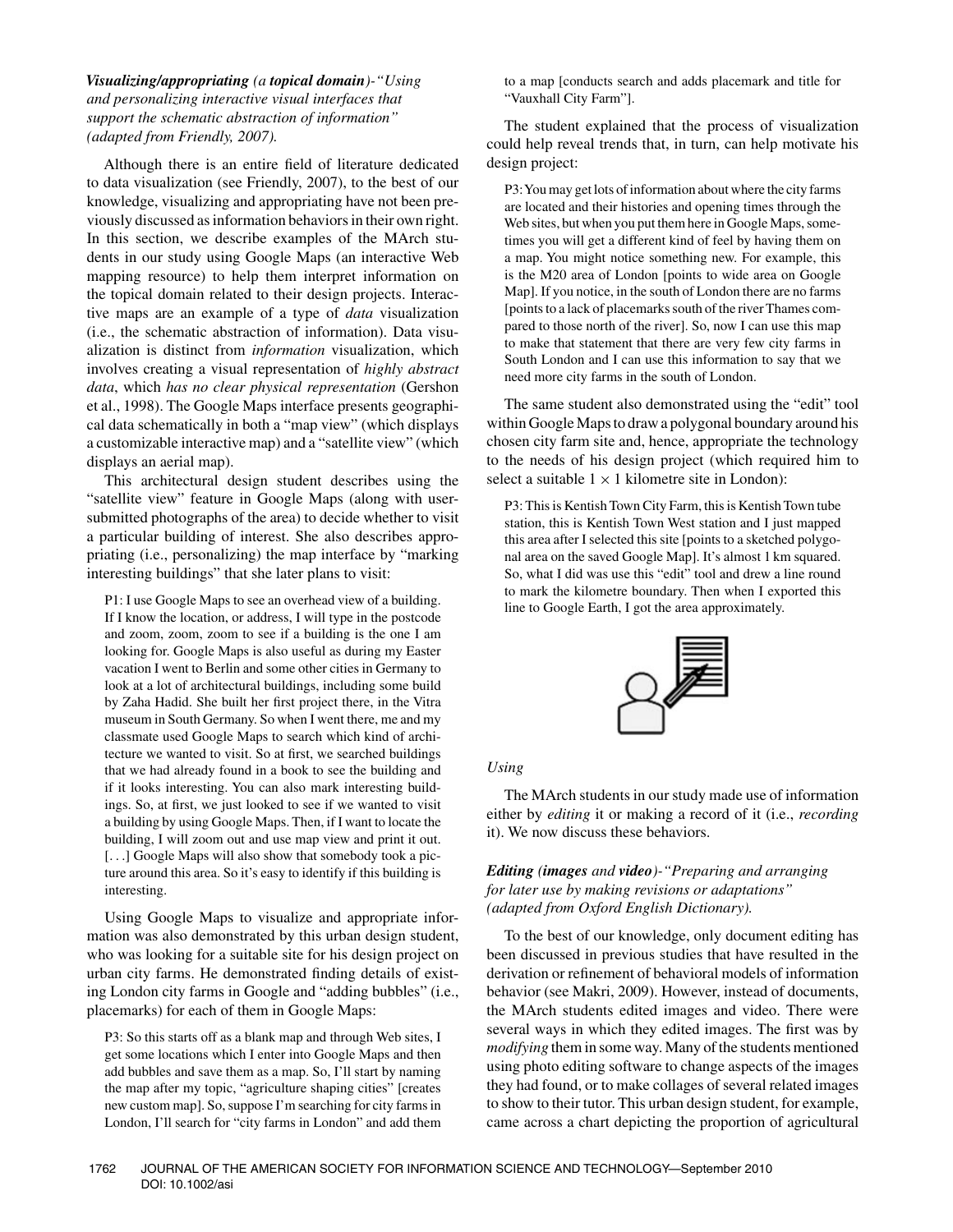land use in Europe and suggested modifying the image to convey his vision of increased agricultural land use:

P3: So, what I'll do is find something useful from a chart – for example, let's say that a certain part of Europe doesn't have much land for agricultural use close to major cities and let's say the chart I find shows agricultural land in green and the rest in white. I might redo the image in Photoshop to say "why can't this land be green," and make a version of the chart where I paint the white portion in green, so that graphically it says what I'm proposing.

Similarly, this urban design student mentioned selecting a particular image of the Eiffel Tower precisely because it would be easy to modify the image for use in her design project on a "future Paris":

R: Why did you particularly like that one?

P7: Because this one is clear enough to show the object which I was looking for, the Eiffel Tower.

R: What makes it clear?

P7: First, because it shows the whole of the building and not part of it. Second, if I use this one, it won't be too difficult to remove the sky and trees in the background, because we use other software like Photoshop to modify the images we find. In Photoshop, to use an image like this of the Eiffel Tower, you have to remove the background. In this photo, we can easily just cut it because the sky only has blue and white in it, it will be fairly easy to remove.

Another way the students edited images was by *redrawing* them. This was with a purpose of changing something about the original image. For example, this student describes redrawing a low-resolution image:

P3: I might just redraw them in Photoshop only because here they are using bigger pixels. It's like tracing only. I'll keep the image and I'll redraw it. Or, if I have the basic idea about what information this image conveys. For example, I know on this map that they've shown information using different colours. I'll just redraw it. It's not difficult.

MArch students also edited images by *collating* them (often with the purpose of creating a collage to illustrate potential directions for their design projects that could be shown to their project tutor during supervision meetings):

P5: It's a good aerial view for my proposal because I can place in here, later on, parts of my proposal, in 3D. This is good because it's an aerial view of the whole of London and you can see the river and the infrastructure. So, this is a really, really good image to do a collage. We tend to do lots of collages in urban design.

The final way the students edited images was by *importing* them into a computer-aided design package for later use:

P5: You can download either images or maps to use in Auto-CAD from all over the UK and that's really, really useful because you don't have to draw the map.

Students also imported collected or own images into animation and video editing packages to help them create video projects (an example of *video* editing). This urban design student, for example, spent time collecting images of Paris (including the image of the Eiffel Tower discussed earlier) and learning several video animation techniques to feed these into her own video clip of what Paris might be like in the future:

P7: After I know what techniques to use, I will start making videos by myself. So, now, I have several images of Paris and I know fromVideo Co-Pilot how to make this stuff grow [points to animation of "title plate" effect]. So, I will probably use Illustrator or something to produce some hand drawings of Paris, then put them into After Effects and make the drawing grow up using this effect.

# *Recording (a topical domain, resources, sources, documents, images and video)-"Making a record" (adapted from Oxford English Dictionary).*

Many of the MArch students mentioned or demonstrated making a record of information. Frequently, this was by downloading and saving (for documents and images) or adding Internet bookmarks (for resources, sources, and video). These common ways of recording documents were also noted inMakri et al., 2008. However, unlike the academic lawyers in our previous study, the architectural students also made use of Web 2.0 technologies for recording. For example, this architectural design student kept a blog (which was predominately image-based) to record both the process and the outcomes of his research:

P6: In my blog, I separate some headings for research and I put my work there. My tutor will check my blog every week and I have to upload new work before tutorials, so we can discuss the work when I'm in tutorials. [...] [Loads personal blog and shows images]. For example, here's the page on my blog, which shows the tests I did with laser light and a camera in my home. This picture shows the light tracing and was inspired by the image I showed you earlier using laser lights.

In general, however, *images* were recorded by downloading and saving them, copying and pasting them into document text, or uploading them to a personal blog.

A record was kept of *videos* by bookmarking (rather than downloading them), most likely because of their large file size. Some students also mentioned adding links to YouTube videos to their blogs and sharing them using social networking sites such as Facebook.

Much of the early literature on architects' information behavior found widespread use of personal information collections. The downloaded documents/images and Internet bookmarks can also be considered personal collections of a sort; indeed, most MArch students kept collections of downloaded documents and images and Internet bookmarks. These collections of "downloads" and bookmarks often included items of interest that did not directly relate to the students' design projects. Although Palmer et al. (2009) discuss the organization of personal collections as a distinct information behavior, there was little evidence in our study of extensive organization of these collections of downloads and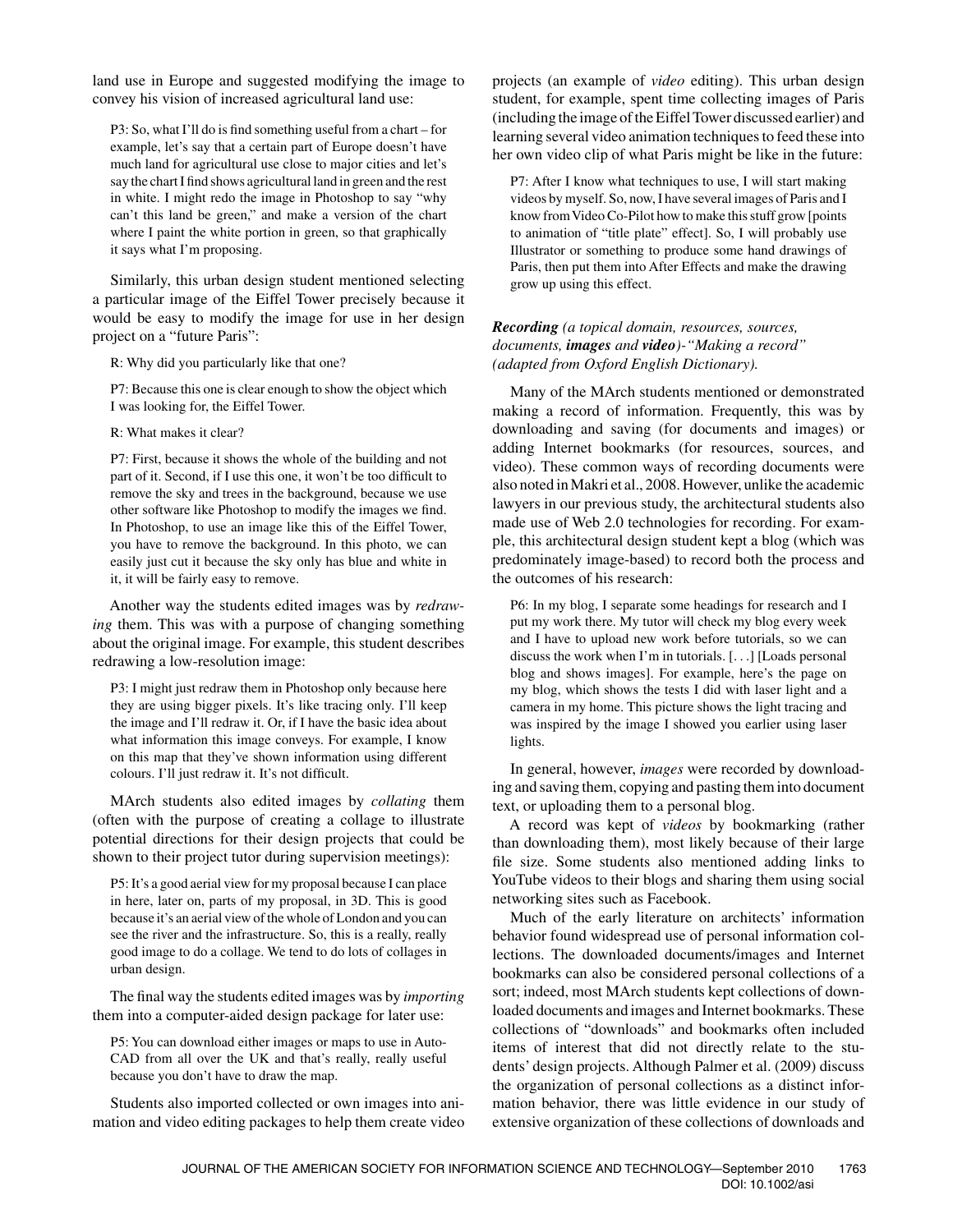bookmarks. This might be because the students either rarely organized the information they found or were not using their own computers to perform their chosen information task (and, therefore, did not have ready access to their personal collections to demonstrate organizing information). The students' blogs can also be considered a type of *shared* collection of sorts, as students often viewed each others' blogs for inspiration and periodically talked about their own blog with their tutors. Although their tutors often encouraged the creation of these blogs (and, therefore, we do not know how far the use of blogs can generalize outside this population of MArch students), their creation is in direct contrast to the "hoarding" within personal collections described by Goodey and Matthew (1971) and Powell and Nichols (1982). Indeed, it can be argued that shared collections such as blogs and other Web 2.0 technologies such as social networking sites have the potential to make "collection" behavior among architects less inward and more outward-facing.



#### *Communicating*

The final high-level behavior identified in our study of architectural students was communicating. This involved, *sharing* information with others and *distributing* it. Communicating also involved consulting with colleagues, tutors, and domain experts, but this behavior is not discussed in this article.

# *Sharing/distributing (information about a topical domain, resources, sources, documents, images and video)-"Giving out and obtaining from others" (adapted from Oxford English Dictionary).*

Sharing information with peers was also a common occurrence among MArch students, who shared not only information about topical areas but also details of electronic resources and sources deemed to be useful, as well as individual documents, images, and video clips. The students often used blogs to "discuss ideas and help each other with next steps" (P5). They also shared *topical domain* information through discussions in the studio:

P1: I really like my classmates, because we like to share with each other. We will discuss our projects with each other. Normally, we work in the studio, so sometimes we will discuss what work each of us is doing. Or maybe I've been to a particular art gallery. Maybe that exhibition could be linked to one of my classmates' ideas.

They also shared details about *resources* and *sources* with each other by e-mail and on blogs and social networking sites. Project tutors also shared recommendations of resources and sources with their students, as explained by this architectural design student:

P1: So in the beginning, our tutor just gives us some [pauses]. Well not some. My tutor is really fantastic. I really like him because he gives us a lot of sources, a lot of films, video from YouTube. [...] For example, once I received an e-mail from him and he sent me a link to a video on YouTube. Another time, to somebody's blog that he thought was interesting or to a Web page for a particular architect.

The same student mentioned receiving a document from a classmate who was accompanying her on a trip to South Germany, containing details of potentially interesting buildings that they might visit on the trip:

P1: [My classmate] always looks atWeb sites about new architecture around the world. He saved this information from the Web site and sent me an e-mail with it because we always cooperate with each other.

*Images* and *video* clips (particularly those detailing the process or outcome of the students'design projects) were usually shared on blogs or social networking sites. For example, this urban design student mentioned posting images related to her project on the Regents Canal on Facebook to share them with (and elicit comments from) a broad range of people on her "friends list":

R: Once you'd saved [the images], what would you do with them afterwards?

P8: If some of them are interesting, sometimes I put them in Facebook, because I quite like interacting with some of my friends, especially when they say something about the pictures that I've found. [...]

R: Might your colleagues from your course then add comments to the photos?

P8: Yeah, my friends from university and my parents' house. And some of my friends from my [hometown] and other towns. Because it's quite interesting to see what my friends from around the world think about these pictures, or these ideas.

Note that the above example relates more to sharing rather than consulting as consulting usually involved seeking information or advice from those with some *domain expertise* (i.e., peers, tutors or other domain experts).

The importance of sharing for architectural students was echoed by an architecture subject librarian, who explained that architectural students, including the MArch students in our study, undergo a critical review (CRIT) process when working on a design project. She explained that the process involved presenting the design work to an audience (including both design critics and fellow students), who would discuss and give feedback on the work and how to improve it. She suggested that sharing information worked hand-in-hand with the CRIT process:

L2: The fact that architectural students seem to share lots of information reflects the CRIT process, which is probably the basis of architectural education in that your projects are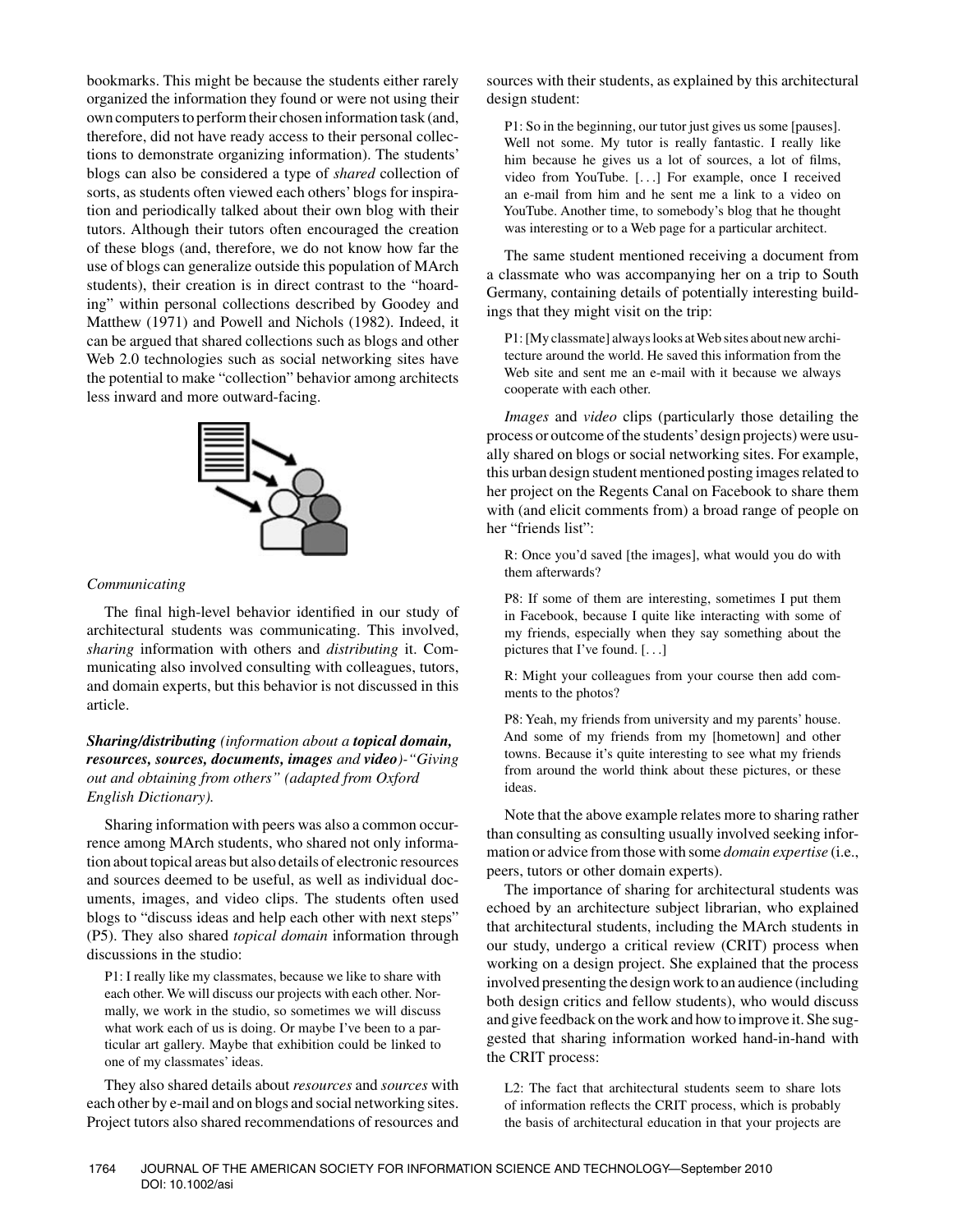criticized by a review panel and your peers and it's the way that students learn and it's a very much a two-way process. So, the behaviors that you're finding do very much reflect the fundamentals of architectural education.

Sharing is rarely discussed in the information behavior literature, and, in their review of behavior across domains, Palmer et al. (2009) found "little evidence of sharing practices" (p. 16). However, the practice of information sharing is often discussed in the context of collaborating (see Twidale and Nichols, 1998, as an example) and was previously found to be important for architects by Elliott (2002). Talja (2002) describes four different types of information sharing:

- *Strategic sharing*: consciously sharing information as a means of maximizing group research efficiency.
- *Paradigmatic sharing*: sharing information as a means of establishing a novel and distinguishable research approach or area.
- *Directive sharing*: sharing information between teachers and students.
- *Social sharing*: sharing information to aid relationship and community building.

The MArch students in our study mostly performed "directive" and "social" sharing, obtaining information from their tutor shared on an individual or group basis (as in the quotation from P1 above) and obtaining information from each other, often facilitated by Web 2.0 technologies such as blogs and social networking sites (as in the quotation from P8 above). Although "social sharing" may well aid relationship and community building, the MArch students' primary purpose for sharing information was to help each other generate ideas and be inspired—an important overarching theme discussed later in this article.

# *Key Overarching Theme: Importance of Images and Video*

Aside from the information behaviors that we have discussed, two important overarching themes emerged from our observations. These were the importance of images and video for architects and the theme of inspiration as both a potential driver and outcome of their information work.

Although, to the best of our knowledge, no previous studies of architects' information needs or behavior have found extensive use of video material, Frank (1999) noted the use of videos in a study of studio art academics. The artists stated that they sought videos for creative stimulation and technical instruction (i.e., learning various art techniques from student-produced and commercial videos). This was also the case with the architectural students in our study. Similarly, Markkula and Sormunen (2006) noted that television journalists made extensive video searches when generating ideas for and planning a television program. The importance of images for architects has been discussed more frequently (see our earlier discussion of the studies by Elliott, 2002, and Bennett, 2006). In a study of car designers'information use, Mougenot et al. (2008) also found images to be particularly important as compared with text, suggesting that images may be important for not only architectural design but also wider design disciplines. Images are also particularly important in other creative disciplines such as art and photography, suggesting that aspects of our findings related to image-based behavior may well generalize beyond the architectural domain. This, however, remains a hypothesis to be tested.

During our observations, the majority of Internet searches performed by the MArch students were image or video searches. Indeed, some of the students even searched forWeb pages using a Google Images search (i.e., by clicking on an image of interest, locating the image in the context of its original Web page and then browsing the page). Many of the students made unprompted comments concerning the importance of images during the observations. They attributed this importance to the *visual*, *timesaving* and *mnemonic* nature of images as compared with text. Several students mentioned being "visual" by nature as a reason for preferring to look for images rather than text. This urban design student explained that she often ignored the text in Web pages and books and looked only at the images:

P4: For me, I work more with visual things. I don't even read. So, if I see an interesting image, I'll just click on it. [...] If a book has lots of images, it's good! And I have talked to many people and, at least in my profession, they all say that they all like getting images by looking through books.

When probed further, the student explained that her preference for images was due to the fact that pictures can quickly convey information, whereas text often required detailed reading to understand it. Other MArch students also mentioned the timesaving nature of looking at images. For example, this urban design student explained that looking through Google search results "takes time" compared with an Images search:

P3: Searching images is better than searching the Web if I don't have time [clicks on "Web" tab in Google]. Looking through all of this text takes time. There are a lot of words. So, for us, generally what we do is go with the images.

Finally, the mnemonic nature of images was mentioned by this urban design student, who explained that if an image of a particular project had been provided on the design consultancy WSP's Web site, then it would have provided her with a useful means of discussing the project with others (by using the image as an conversational anchor):

P9: I know the firm WSP and I know somebody working there, so had there been an image of this, when I next meet my friend, I could have told them, "You know that WSP project which has this tall linear building with a narrow corridor." Something visual. But now all I can say is, because I'll never remember the name of the project, I'll probably just say, "I read about some industrial plant in Sweden or something like that." MostArchitects do talk of buildings that way. "Oh, have you seen the building with that feature?" It's very visual. [...] Somehow you can remember images better. I don't know, maybe because visual memory is better or something like that.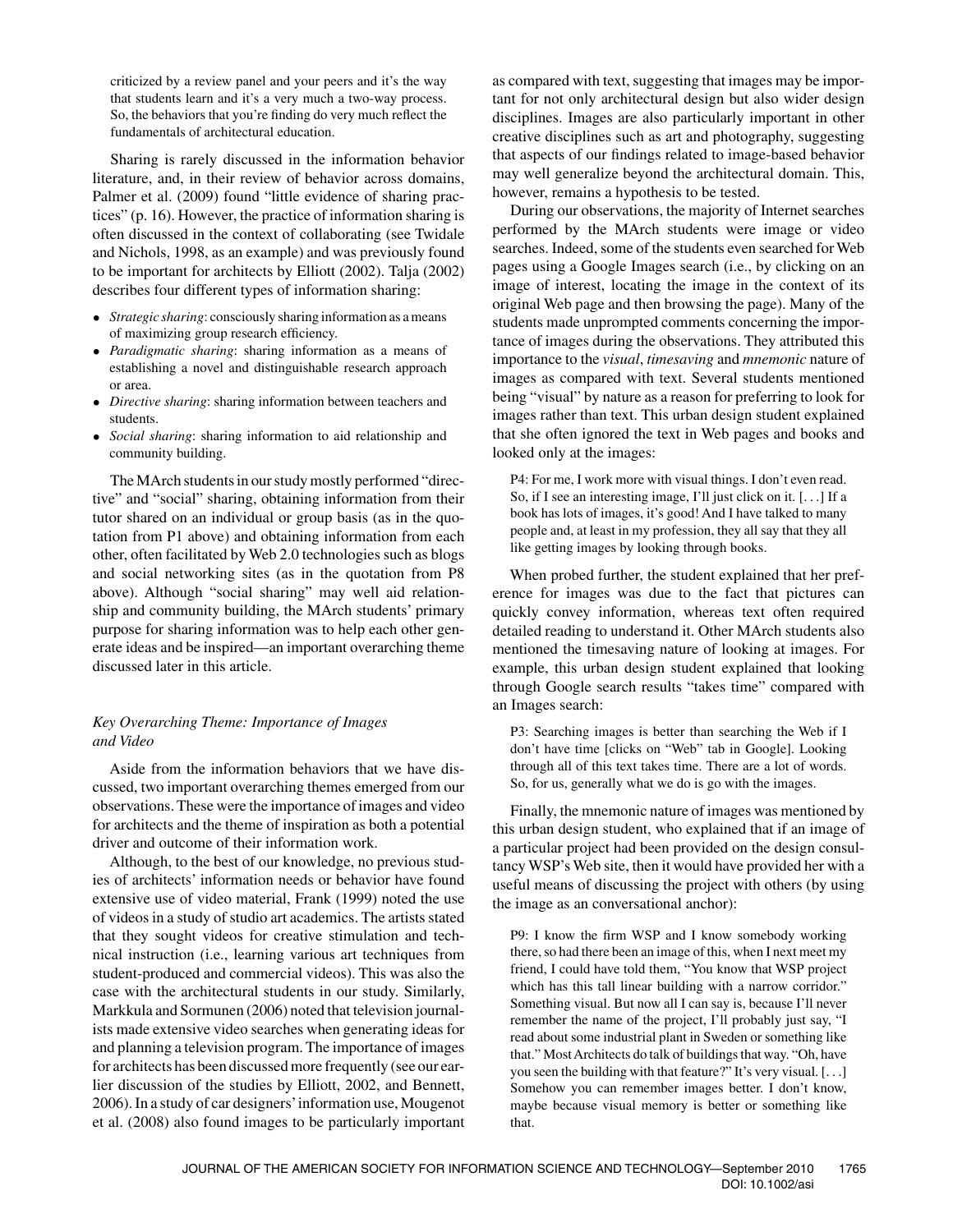#### *Key Overarching Theme: Inspiration as a Driver for and Outcome of Information Seeking and Use*

The second key overarching theme that emerged from our data was that of inspiration as both a potential driver and outcome of information seeking and use. The need for inspiration was widely mentioned by the MArch students, who often performed introductory image searches on topics connected with their design projects during the early planning stages of their projects to generate ideas and be inspired:

R: What have done so far with this project?

P8: I wrote a little two-page report and looked for some pictures of existing canyons—just looking for some inspiration.

As Mougenot et al. (2008) explain: "A rather 'loose' Google search can be useful in retrieving related terms that the designer did not have in mind but are inspirational." This claim was supported by architecture subject librarian L2, who explained that "for us as librarians, we expect architectural students to be comprehensive in their searching, but particularly for the use of images, they want to be led to and to come across things and for things to inspire them, which a comprehensive search wouldn't necessarily do."

Inspiration was discussed as a potential driver not only for information work, as in the previous example, but also as a desired outcome (i.e., a potential result of performing any of the lower level behaviors discussed earlier). Inspiration was stated as a desired outcome for both generating design *solutions* and making design *process* decisions. For example, this architectural design student explained that he would often browse his classmates' blogs for inspiration on possible "next steps" in his design project and to learn the design process used by his peers:

P6: My colleagues also look at my blog. I include links to all of my colleagues on my blog and maybe they put links to my blog on theirs.

R: Why is it useful to look at a colleague's blog?

P6: Because when you view a blog, you can think of the next step of what you can do for your own research. So, sometimes you just browse your friend's blog and see what they are doing. Maybe they can inspire you by giving you a new idea. It also helps you to know how people are thinking—their design process.

R: So, you can get inspiration about both ideas for design and the process of design?

P6:Yes, but our design project is very individual. For example, this colleague [clicks on link within blog to a classmate's blog] has done more work, so has put a lot of the design process here; so it would be useful to look at it in detail to learn about the process.

At all stages of their design projects, the students were inspired by images both *directly* and *indirectly*. *Direct* inspiration was gained from the content depicted in the images. This was often combined with previous experience to trigger a thought or idea, as illustrated by urban design student P8.

The student was looking for pictures related to her project on the Regents Canal, and when she found images of the canal being used for horse-drawn traffic, she had the idea of including horses in her proposed regeneration of the canal. This idea was reinforced by her experience visiting the Turkish island of Büyükada, where all transportation was by horse and carriage. As explained by another urban design student P7: "What influences our imagination is our previous experience. Your imagination actually builds on what you have experienced before."

MArch students were *indirectly* inspired by images when it was not the content but other attributes of the image (such as its format or style) that sparked a thought or idea. For example, this urban design student explained that she planned to mimic the freehand illustration style she had seen in an image returned by one of her Google Images searches:

P7: I see this one [points cursor at Google Images result] and it makes me think that it's a good idea to make an illustration out of a real image. I would now check for "Paris illustration" [conducts Google Images search] and then other illustrations come up. [...] The image only gives you ideas. I like this kind of freehand style and prefer this hand-drawing style. I won't use this image directly, but it will just give me ideas for doing something similar by myself.

As explained by another urban design student, looking at material that was not directly related to her design project (in this case an animated video clip) during the planning stage of her design project had the potential to lead to inspiration sometime in the future:

R: What value can you gain from watching a video like this which, at first glance, seems unrelated to what you're doing?

P4: It's just for ideas. I'll have this video in my mind and when I'm producing my own stuff, something will just click, you know. Something from all the images stored in my head.

R: Is it the case that nothing, within reason, is useless?

P4: Yeah. If I'm working or trying to present something, then I'll be like "I saw that kind of thing before." It might just be a starting idea, or it might just fit in somewhere. I mean, I don't get any theory from here, so I can't just use the concept. But from that video, the guy sketching his stuff and the buildings that were moving, maybe I could think about showing another piece of work in a similar way.

Although we found that MArch students could be inspired while performing a range of lower level information behaviors, inspiration was most often an outcome of "encountering" or "exploring" information. Urban design student P5, for example, explained that she often ended up moving far away from her initial research goal because architects are "interested in almost everything" and "can have inspirations from so many different things." Inspiration was also related to the concept of originality. As explained by architectural design student P1, the aim of practical work such as his design project was to enable him to "develop [his] own style" rather than copy or mimic the work of others. As explained by an urban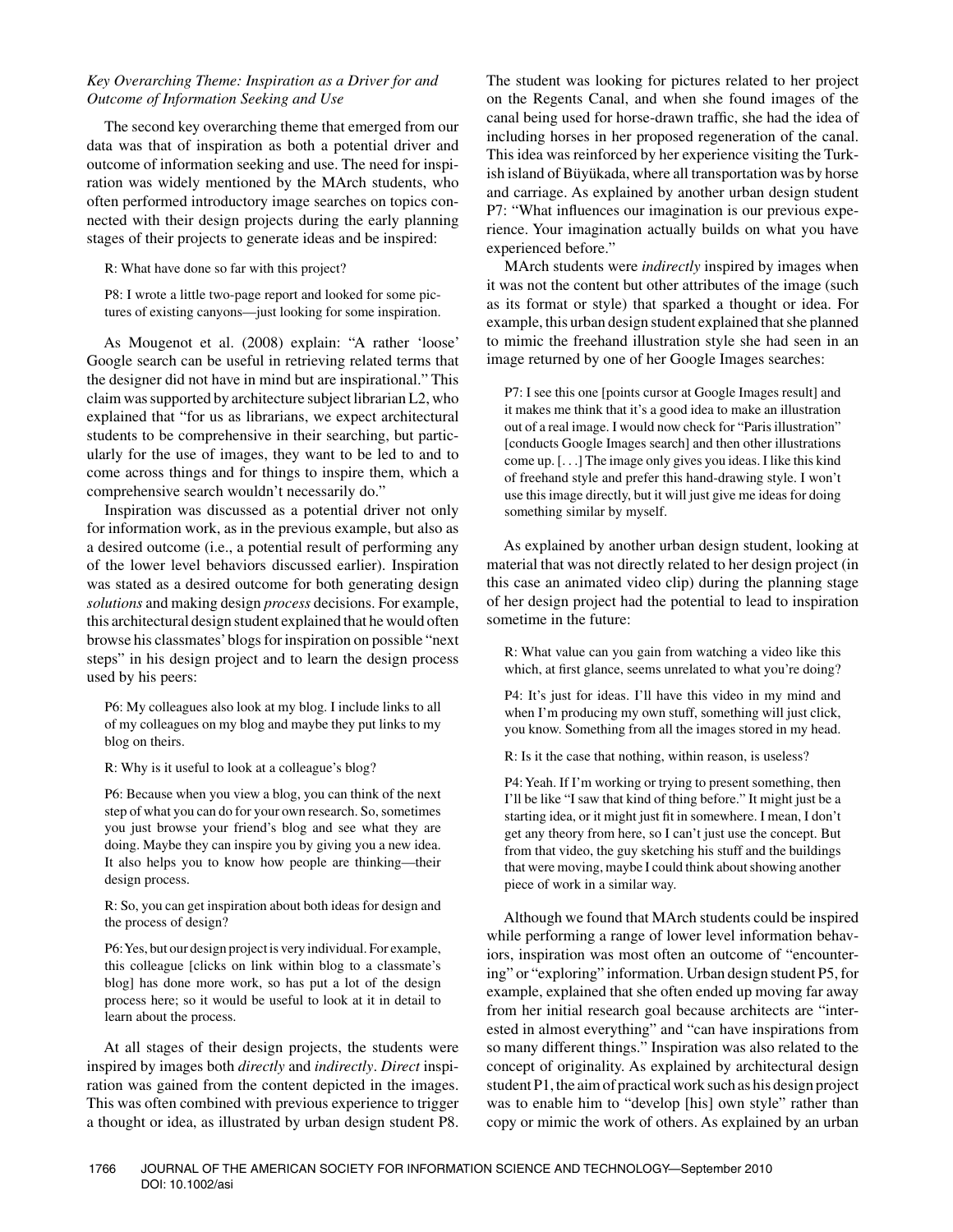

FIG. 3. How our higher-level information behaviors relate to Schneiderman's creativity framework.

design student, it is possible to be inspired and influenced by other peoples' work without copying it:

P7: Famous Architects have their own styles of work and once you make something very similar, people will suddenly recognize that you've copied from them or doing this because you're influenced by them. Being influenced by others, I think is okay. Because I'm always influenced by other people. Other people inspire me. But for architectural design, producing something original is very important. That's why, at masters level, you're being influenced by other peoples'work, not just copying it.

The importance of inspiration among the MArch students in our study is closely linked to the concept of creativity (and the creativity framework by Schneiderman, 2001 described earlier). For example, it is possible to relate each of the five higher-level behaviors—finding, assessing, interpreting, using, and communicating—, which we identified in our study, to Schneiderman's Genex framework (see Figure 3). When performing Schneiderman's activity of *collecting* information, we are effectively *finding*, *assessing*, and *interpreting* it. Indeed, we observed each of the potential information tasks described by Schneiderman as part of "collecting" (searching and browsing electronic resources, visualizing data and processes) and categorized them under the three higher-level behaviors above. Similarly, Schneiderman's activities of both *relating* and *donating* information are highly similar to our *communicating* behavior. Just as Schneiderman's "relate" activity involves "consulting with peers and mentors," we identified consulting as a lower level communicating behavior. Similarly, Schneiderman's "donate" activity, which involves disseminating work, corresponds to the lower level communicating behavior of "distributing" that we identified. Although Scheiderman's *creating* activity (which involves "exploring, composing and evaluating potential solutions"; Schneiderman, 2001, p. 214) does not directly correspond to our *using* behavior, it can be argued that our lower level information use behaviors of editing and recording can help facilitate a creative outcome. For example, editing images related to a design project can be considered a way of "composing" a potential solution. Similarly, recording information about a topical domain (or about search queries used) can potentially support reflection (part of Schneiderman's definition of the "create" activity).

The importance of inspiration for architects during the early-to-mid planning stages of their design projects suggests the need to support creativity when designing electronic resources aimed at supporting information seeking, interpretation and use. In the final section of this article, we make suggestions for how electronic resources might support the lower level behaviors identified in our study in ways that might encourage and foster creativity.

# **Implications for the Design of Electronic Resources for Architects**

As illustrated by Ellis (1989) and Makri et al. (2008), it is possible to use empirically identified information behaviors as a framework for making design suggestions for how electronic information resources support or better support particular behaviors. However, given the importance of inspiration for the MArch students, we suggest that electronic information resources should also encourage and foster creativity wherever possible. Supporting creativity and the lower level behaviors we identified and creativity need not be separate endeavours. Indeed, we suggest that it is possible to support creativity, albeit indirectly, by ensuring that electronic resources are designed to support the lower level behaviors identified in our study in ways that might lead to creativity. In other words, we suggest that designers of electronic resources for architects should ask themselves not only "How can we design to support or better support the information behaviors that architects perform?" but also "How can we design to support or better support these behaviors in ways that encourage creativity?" We now present design recommendations for many of the lower level behaviors we identified (especially those found to be particularly important for the architects).We focus mostly on suggestions to support architects finding, assessing, interpreting, using, and communicating *images* and *video*. This is partly because of the importance of these media for architects and partly because these media are, in general, not well supported by current electronic information resources, across the entire range of behaviors identified.

We suggest it is possible to design "creative" electronic resources for architects that support or better support the following:

- *Searching:* by providing user tagging functionality (allowing users to search then browse similar user-tagged Web pages, images or video clips); by providing a thumbnail snapshot of Web pages alongside search results; by providing thumbnails of various images contained in a Web page alongside search results.
- *Browsing:* by providing the functionality to "jump between" images/videos on a Web page in a similar way to jumping to instances of particular text; by providing the functionality to browse for images or video with a similar style, format, or content (these images/video may need to be user tagged as current image retrieval technology does not match human tagging abilities); by providing the functionality to browse for images or video hosted by the same Web site, produced by or depicting the work of the same author/architect, etc.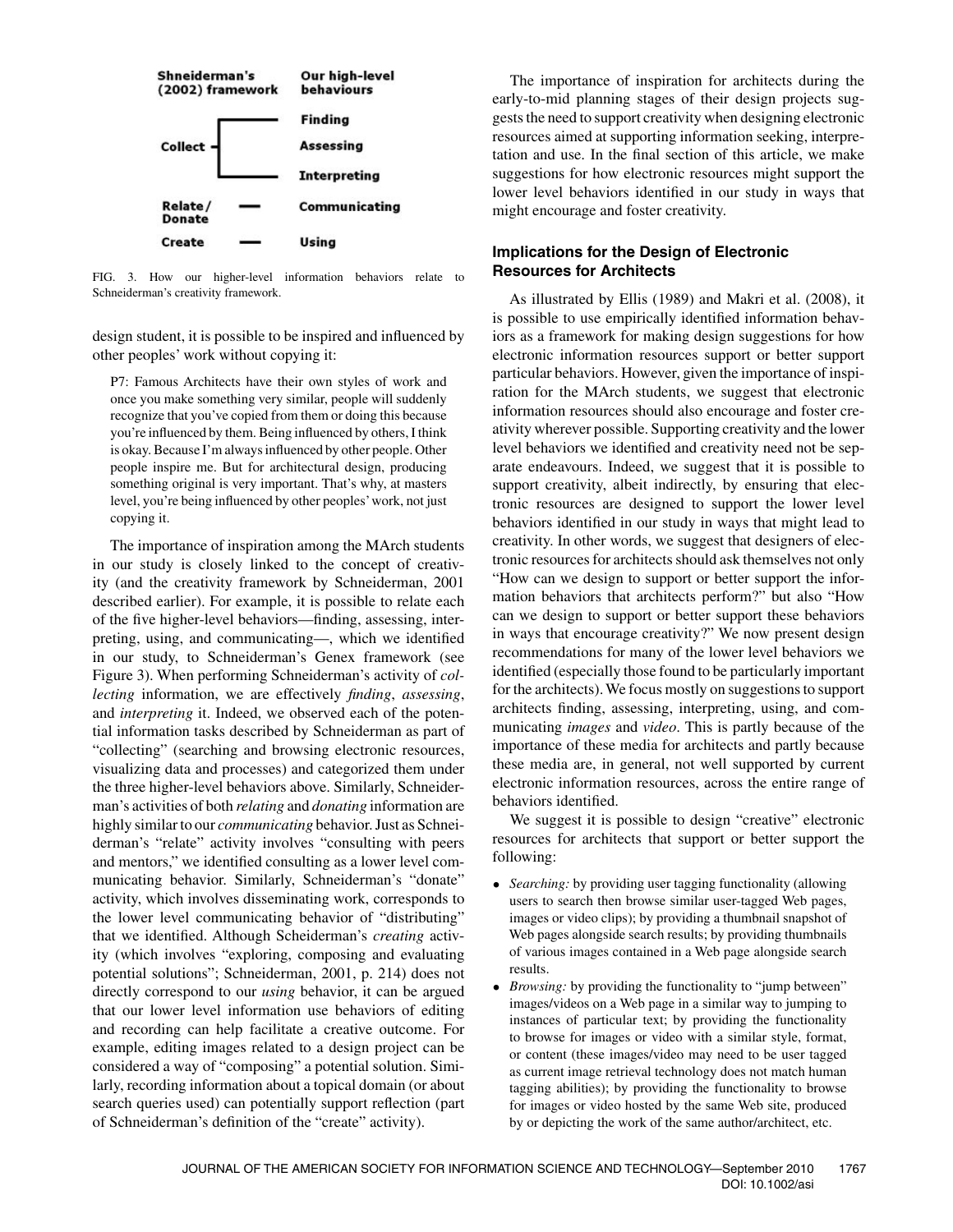- *Exploring* and *encountering*: by providing the functionality for users to categorize, rate and provide short descriptions of resources, sources, documents/Web sites, images, video, etc., and to view material categorized/rated/tagged by particular people (e.g., a tutor or particular colleagues); by integrating images/videos uploaded to social networking sites such as Facebook with image/video search results (i.e., including uploaded images in image search results, where relevant). Both the Flemenco (Elliott, 2001) and Tendrill (André et al., 2009) image search tools allow users to find additional images that share similar metadata to the current image. Tendrill also presents a selection of opening images to "highlight the exploratory (and not pure keyword) search experience, as well as to facilitate serendipitous browsing" (p. 11).
- *Selecting* and *distinguishing*: by implementing the design suggestions for browsing for similar images/video already mentioned under "browsing"; by providing moving thumbnail previews of video clips that display images from various points during the video when the user holds their cursor over the thumbnail.
- *Visualizing* and *appropriating*: by displaying thumbnail images from hyperlinked Web pages dynamically and visually, perhaps with snippets of the text surrounding each image when the user holds their cursor over the thumbnail; by providing functionality for mapping sites such as Google Maps to display placemarks based on user-tagged information (e.g., interesting buildings in a particular geographical area, related to a particular topical area, built/inspired by a particular architect, in a particular architectural style, etc.); by integrating information from theWeb and user comments about buildings with mapping functionality.
- *Editing*: by providing easy import of images and video into editing packages (including computer-aided design packages); by providing simple online editing facilities within the browser environment (e.g., for cropping or removing the background in images, cutting sections from videos, or splitting them into several clips).
- *Recording*: by providing easy download of full-size images by clicking on thumbnails; by auto-importing downloaded images or videos into a library/editing package; by providing the functionality to store, organize, and comment bookmarks online (as provided by sites such as Google Bookmarks).
- *Sharing* and *distributing*: by providing the functionality to share organized online bookmarks with others; by allowing users to tag particular search results (whether textual snippets or image/video thumbnails) and import them into social networking sites, or share them in other ways, such as e-mail; by allowing users to tag the currently viewed Web site/image/video as "potentially interesting" for a particular person or group and to automatically share the URL with them by e-mail or on social networking sites; by providing the functionality to upload documents, images, or video and invite comments from peers (perhaps on a dedicated site for architects as opposed to on a social networking site); by providing the functionality to recommend sites, documents, images, or video clips to others (e.g., by e-mailing the relevant online shared bookmark to an individual or group).

The list of design suggestions we have presented is nonexhaustive and draws heavily on examples of Web 2.0 technologies, as we believe these have great potential to be exploited by developers of electronic information resources.

## **Conclusion**

Overall, this work makes important practical contributions by identifying and discussing the important information behaviors performed by architectural students during a design project and related suggestions for the design or improvement of electronic information resources. We also make important theoretical contributions by further refining Ellis's behavioral model. However, there are many further opportunities for user-centred research that involves understanding architects' information needs and behavior in the context of their work, using this understanding to inform design and evaluating whether the resultant design interventions meet these needs and support this behavior effectively. Future challenges also lie in gaining an understanding of the broad information behaviors (encompassing information seeking, interpretation, and use) performed in a variety of lesser studied academic and commercial domains and feeding this understanding into suggestions for the design or improvement of electronic information tools or resources, or into prototype designs.

However, an arguably greater challenge lies in identifying and understanding behavior that might be but is *not currently* supported by electronic resources. This involves taking a step beyond observing what people *currently* use electronic resources for and instead trying to decide what functionality these resources should, in future, help them to achieve. This is far more difficult than it seems. Indeed, it is unlikely to be as easy as asking potential users to specify design requirements, as although potential users may have a sound knowledge of a particular domain and work context, they are unlikely to be aware of relevant technical possibilities and constraints or how particular requirements might translate into interface functionality.

Although a participatory design process (involving both systems designers and potential users) might go some way to addressing this difficulty, our findings suggest that it is useful to gain an understanding of not only the information behavior performed in a particular domain or work context but also the nature of the domain or context. This understanding can then augment the participatory design process to aid systems designers in developing information tools and resources with novel functionality grounded in the very nature of the domain in which they are being designed to support.

## **Acknowledgments**

This work is supported by an ESRC postdoctoral fellowship. We would like to thank the MArch students and architecture subject librarians that took part in our study.

#### **References**

Adams, A., & Blandford, A. (2005). Digital libraries' support for the user's 'information journey.' Proceedings of ACM/IEEE-CS Joint Conference on Digital Libraries (pp. 160–169). New York: ACM Press.

Allen, B. (1996). From research to design: A user-centred approach. In P. Ingwersen, & N. Pors (Eds.), Second International Conference on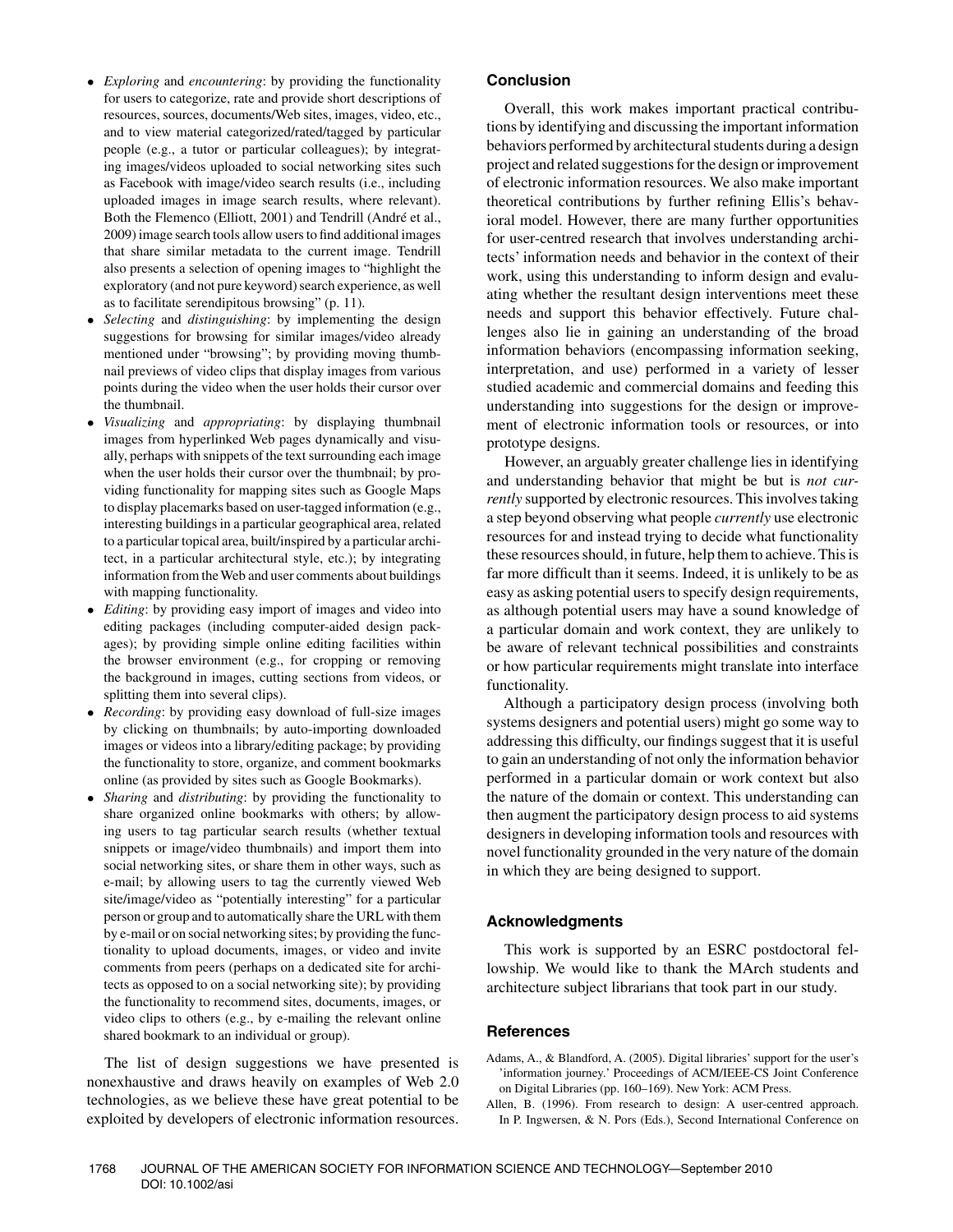Conceptions of Library and Information Science: Integration in Perspective (CoLIS 2) (pp. 45–59). Copenhagen, Denmark: Royal School of Librarianship.

- André, P., Cutrell, E., Tan, D.S., & Smith, G. (2009, August). Designing novel image search interfaces by understanding unique characteristics and usage. Paper presented at INTERACT 2009, Uppsala, Sweden. Retrieved June 24, 2010, from http://research.microsoft.com/en-us/um/people/ desney/publications/interact2009-tendrils.pdf
- Bates,M. (1979). Information search tactics. Journal of theAmerican Society for Information Science, 30(July), 205–214.
- Bennett, H. (2006). Bringing the studio into the library: Addressing the research needs of studio art and architecture students. Art Documentation, 25(1), 38–42.
- Blandford, A., Stelmaszewska, H., & Bryan-Kinns, N. (2001). Use of multiple digital libraries: A case study. Proceedings of ACM/IEEE-CS Joint Conference on Digital Libraries (pp. 179–188). New York: ACM Press.
- Buchanan, G., Cunningham, S.J., Blandford, A., Rimmer, J., & Warwick, C. (2005). Information seeking by humanities scholars. In Proceedings of European Digital Library Conference. Lecture Notes in Computer Science, 3652, 218–229.
- Buchanan, G., & Loizides, F. (2007). Investigating document triage on paper and electronic media. In Proceedings of European Conference on Digital Libraries, Lecture Notes in Computer Science, 4675, 416–427.
- Choguill, C. (1992). Construction and housing information needs in the third world: An international survey. Journal of Information Science, 18(5), 355–362.
- Court, A. (1997). The relationship between information and personal knowledge in new product development. International Journal of Information Management, 17(2), 123–138.
- Cunningham, S., & Nichols, D. (2008). How people find videos. Proceedings of ACM/IEEE Joint Conference on Digital Libraries (pp. 201–210). New York: ACM Press.
- Durling, D. (1997). Interactive learning in-humans 1, computers 0. Outline, 2 (Feb.). Last retrieved July 25, 2009, from www.adh.bton.ac.uk/ctiad/ Outline2/features/durling.html
- Elliott, A. (2001). Flamenco image browser: using metadata to improve image search during architectural design. In Proceedings of ACM Conference on Human Factors in Computing Systems (ACM CHI 2001) (pp. 69–70). New York: ACM Press.
- Elliott, A. (2002). Computational support for sketching and image browsing during the early phase of architectural design. Unpublished doctoral thesis, University of California, Berkeley.
- Ellis, D. (1989). A behavioral approach to information retrieval system design. Journal of Documentation, 45(3), 171–212.
- Ellis, D. (1993). Modeling the Information-seeking patterns of academic researchers: a grounded theory approach. Library Quarterly, 63(4), 469–486.
- Ellis, D., Cox, D., & Hall, K. (1993). A comparison of the informationseeking patterns of researchers in the physical and social sciences. Journal of Documentation, 49(4), 356–369.
- Ellis, D., & Haugan, M. (1997). Modelling the information-seeking patterns of engineers and research scientists in an industrial environment. Journal of Documentation, 53(4), 384–403.
- Erdelez, S. (2004). Investigation of information encountering in the controlled research environment. Information Processing & Management, 40(6), 1013–102.
- Frank, P. (1999). Student artists in the library: An investigation of how they use general academic libraries for their creative needs. Journal of Academic Librarianship, 25(6), 445–455.
- Friendly, M. (2007). A brief history of data visualization. In C. Chen, W. Hardle, & A. Unwin, A. (Eds.), Handbook of computational statistics: Data visualization (Vol. III, pp. 1–34). Heidelberg: Springer-Verlag.
- George, C., Bright, A., Hurlbert, T., Linke, E.C., St. Clair, G., & Stein, J. (2006). Scholarly use of Information: Graduate students' information seeking behavior. Information Research, 11(4), paper 272. Retrieved July 25, 2009, from http://InformationR.net/ir/11-4/ paper272.html
- Gershon, N., Card, S., & Eick, S. (1998). Information visualization tutorial. Proceedings of ACM Conference on Human Factors in Computing Systems (CHI'98) (pp. 109–110). New York: ACM Press.
- Glaser, B., & Strauss, A. (1967). The discovery of grounded theory: Strategies for qualitative research. Chicago, IL: Aldine.
- Goodey, J., & Matthew, K. (1971). Architects and Information. Institute of Advanced Architectural Studies, Research Paper 1, York, United Kingdom, University of York.
- Harter, S. (1998). Variations in relevance assessments and the measurement of retrieval effectiveness. Journal of the American Society for Information Science and Technology,  $47(1)$ ,  $37-49$ .
- Kuhlthau, C. (1993). A principle of uncertainty for information seeking. Journal of Documentation, 49(4), 339–355.
- Lee, S., Theng, Y., & Goh, H. (2005a). Creative information seeking-Part I: A conceptual framework. Aslib Proceedings, 57(5), 460–476.
- Lee, S., Theng,Y., & Goh, H. (2005b). Creative information seeking-Part II: Empirical evaluation. Aslib Proceedings, 59(3), pp. 205–221.
- Mackinder, M. (1983). The architect's information needs. Architects' Journal, 178, 103.
- Makri, S. (2009). A study of lawyers' information behavior leading to the development of two methods for evaluating electronic resources. Unpublished doctoral thesis, University College London. Retrieved July 25, 2009, from http://eprints.ucl.ac.uk/5095
- Makri, S., Blandford, A., & Cox, A.L. (2008). Investigating the informationseeking behavior of academic lawyers: From Ellis's model to design. Information Processing and Management, 44(3), 1374–1392.
- Makri, S., Blandford, A., Gow, J., Buchanan, G., Rimmer, J., & Warwick, C. (2007). A library or just another information resource? A case study of users' mental models of traditional and digital libraries. Journal of the American Society of Information Science and Technology, 58(3), 433–445.
- Marchionini, G. (1995). Information-seeking in electronic environments. Cambridge, United Kingdom: Cambridge University Press.
- Markkula, M., & Sormunen, E. (2000). End-user searching challenges indexing practices in the digital newspaper photo archive. Information Retrieval, 1(4), 259–285.
- Markkula, M., & Sormunen, E. (2006). Video needs at the different stages of television program making process. Proceedings of the First international Conference on Information Interaction in Context (IIiX), ACM International Conference Proceeding Series (Vol. 176, pp. 111–118). New York: ACM Press.
- Meho, L., & Tibbo, H. (2003). Modeling the Information-seeking behavior of social scientists: Ellis's study revisited. Journal of the American Society for Information Science and Technology, 54(6), 570–587.
- Mougenot, C., Bouchard, C., & Aoussat, A. (2008). Inspiration, images and design: A field investigation on information-retrieval strategies by designers. Journal of Design Research, 7(4), 331–351.
- Palmer, C. (2005). Scholarly work and the shaping of digital access. Journal of the American Society for Information Science and Technology, 56(11), 1140–1153.
- Palmer, C., Teffeau, L., & Pirmann, C. (2009). Scholarly information practices in the online environment: Themes from the literature and implications for library service development. Dublin, OH: OCLC Research and Programs.
- Pennanen, M., & Vakkari, P. (2003). Students' conceptual structure, search process and outcome although preparing a research proposal. Journal of the American Society for Information Science, 54(8), 759–770.
- Powell, J., & Nichols, T. (1982). Utilization of technical information in design of buildings—a case study for energy conservation. Transfer and Exploitation of Science and Technology Information, Unpublished technical report.
- Rhodes, P. (1998). Abundance of information: How do designers use information? In Proceedings of IDATER 98 (pp. 196–214). York, United Kingdom: Loughborough University.
- Schneiderman, B. (2001). Leonardo's laptop: Human needs and the new computing technologies. Cambridge, MA: MIT Press.